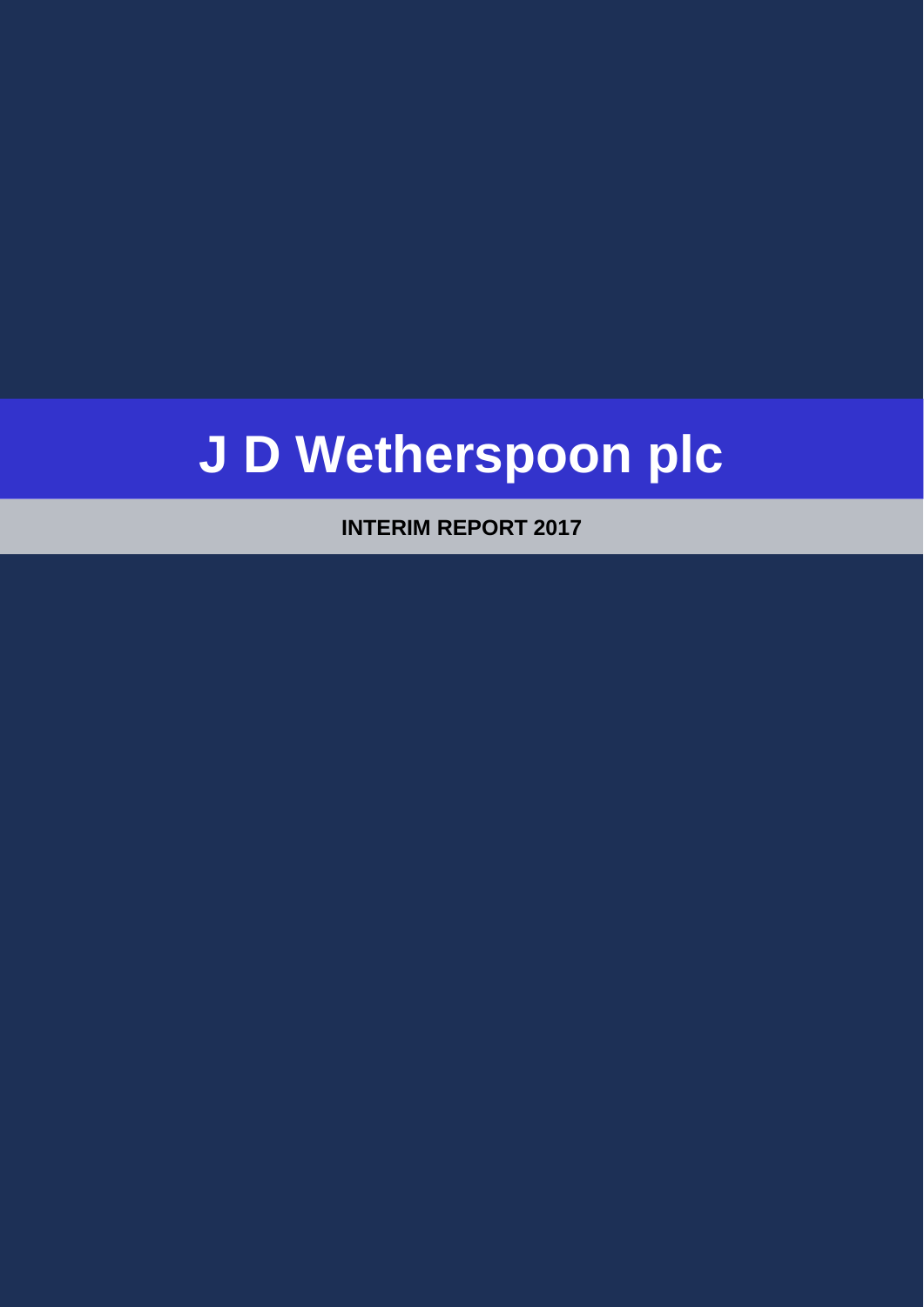**Wetherspoon owns and operates pubs throughout the UK and Ireland. The company aims to provide customers with good-quality food and drinks, served by well-trained and friendly staff, at reasonable prices.**

**The pubs are individually designed, and the company aims to maintain them in excellent condition.**

## **Contents**

- **2** Financial highlights
- **3** Chairman's statement and operating review
- **7** Article from the Chairman
- **8** Income statement
- **8** Statement of comprehensive income
- **9** Cash flow statement
- **10** Balance sheet
- **11** Statement of changes in equity
- **12** Notes to the financial statements
- **25** Statement of directors' responsibilities
- **26** Independent review report
- **27** Pubs opened since 25 July 2016
- **28** Pubs closed since 25 July 2016

### **Financial calendar**

**Year end** 30 July 2017

**Preliminary announcement for 2017** 15 September 2017

**Report and accounts for 2017** 15 September 2017

**Annual general meeting** 10 November 2017

View this report online: **jdwetherspoon.com/investors-home**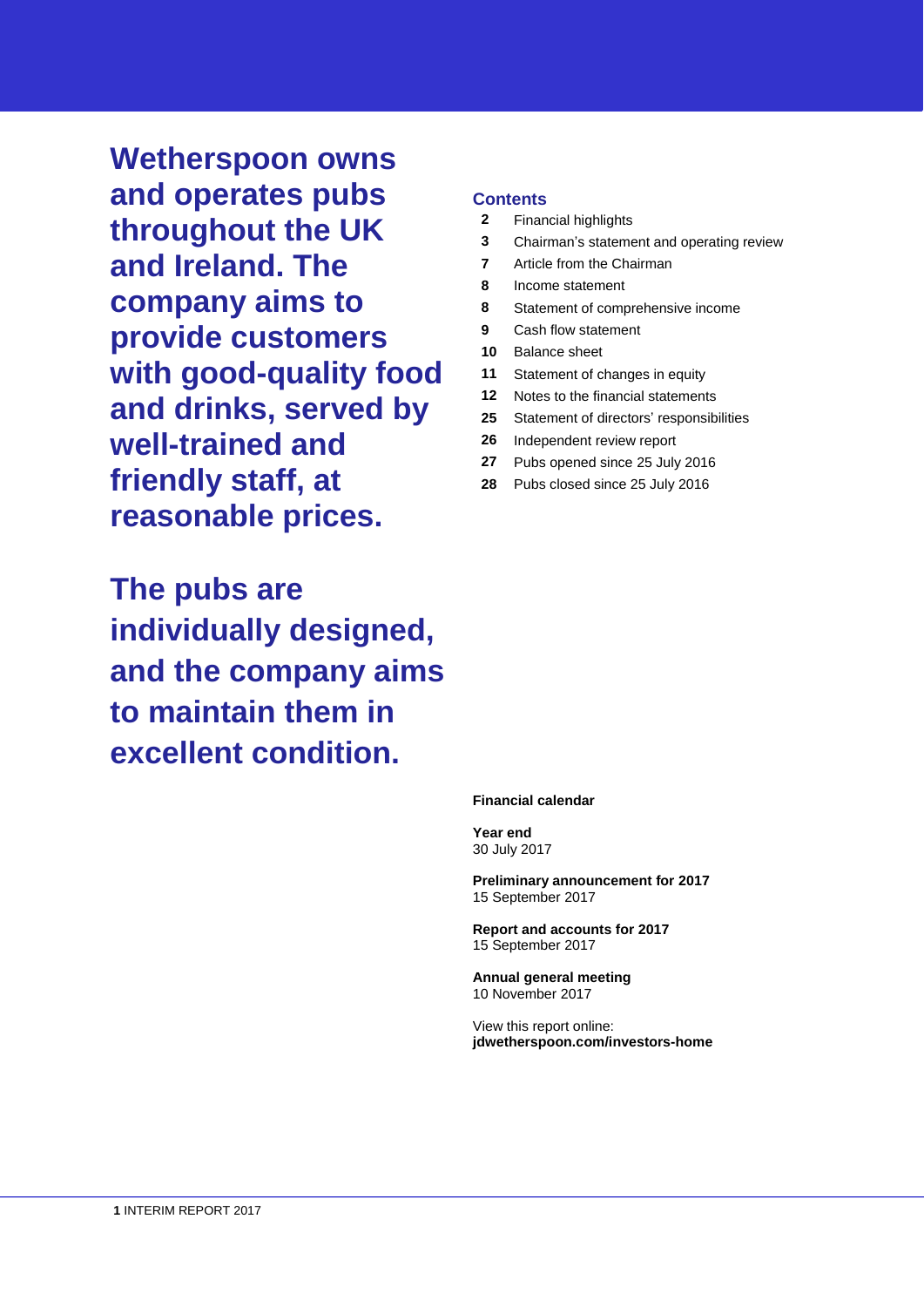## FINANCIAL HIGHLIGHTS

## Before exceptional items

**Revenue £801.4m (2016: £790.3m) +1.4%**

**Free cash flow<sup>1</sup> £49.2m (2016: £55.7m) -11.6%**

**Like-for-like sales +3.3%**

**Free cash flow<sup>1</sup> per share 44.2p (2016: 46.8p) -5.6%**

**Half-year dividend 4.0p (2016: 4.0p) Maintained**

**Contribution to the economy taxes paid £331.6m (2016: £333.0m)**

**Operating profit £65.1m (2016: £49.4m) +31.7%**

Before exceptional items After exceptional items<sup>2</sup>

**Operating profit £65.1m (2016: £49.4m) +31.7%**

**Profit before tax £51.4m (2016: £36.0m) +42.8%**

**Profit before tax £39.9m (2016: £36.6m) +9.0%**

**Earnings per share (including shares held in trust) 33.8p (2016: 22.3p) +51.6%**

**Earnings per share (including shares held in trust) 27.2p (2016: 25.9p) +5.0%**

<sup>1</sup> As defined in note 9 to the interim financial statements and our accounting policies, as disclosed in the company's annual report for the year ended 24 July 2016.<br><sup>2</sup> Exceptional items as disclosed in the notes to the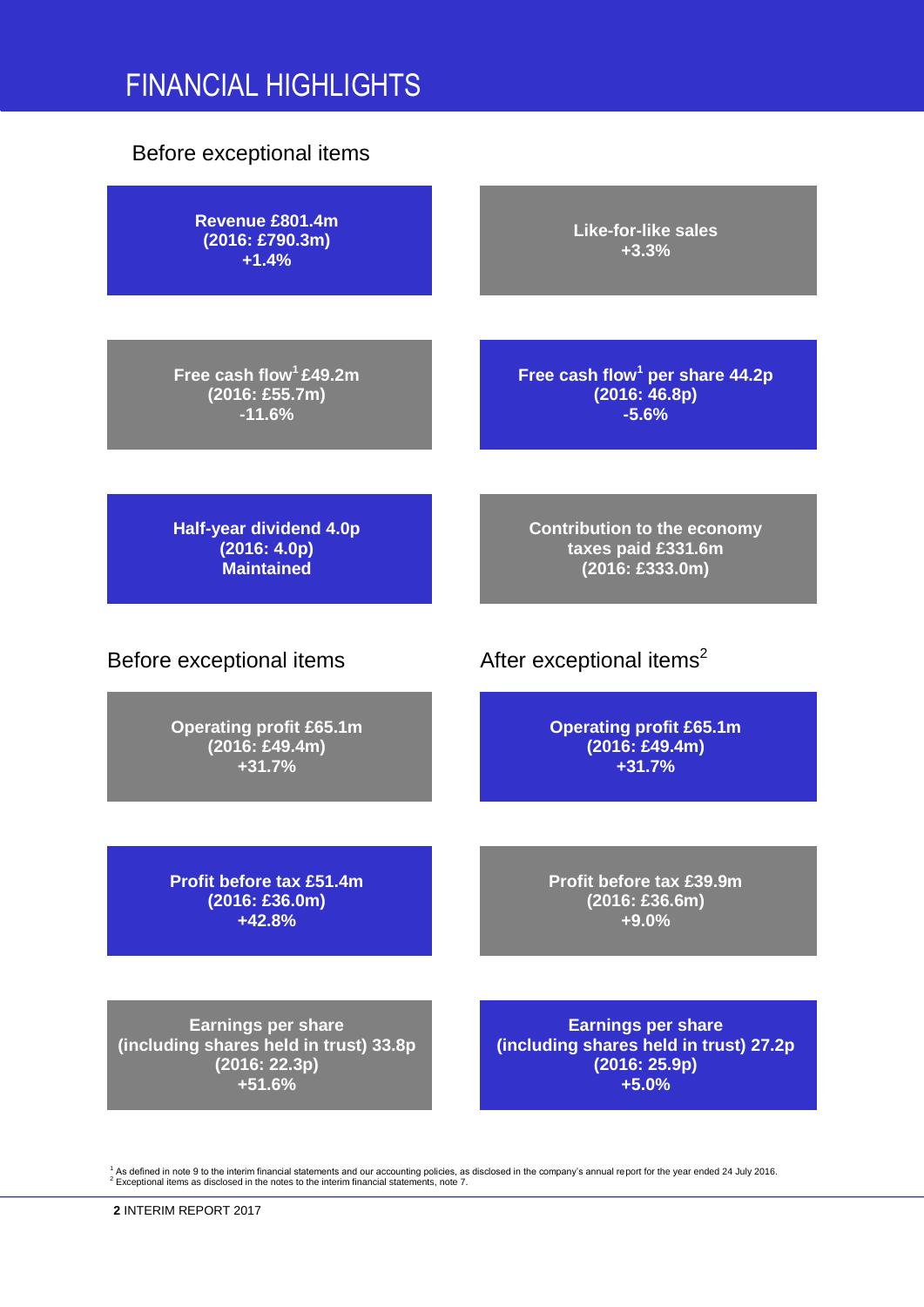In the 26 weeks ended 22 January 2017, like-for-like sales increased by 3.3%, with total sales increasing by 1.4% to £801.4m (2016: £790.3m).

Like-for-like bar sales increased by 2.4% (2016: 2.9%), food by 5.1% (2016: 2.9%) and fruit/slot machines decreased by 2.1% (2016: decreased by 2.9%). Like-for-like room sales at our hotels increased by 14.8% (2016: 7.5%). Bar sales were 61.4% of the total, food was 34.8%, fruit machines were 2.6% and room sales were 1.0%.

Operating profit increased by 31.7% to £65.1m (2016: £49.4m). The operating margin was 8.1% (2016: 6.3%). Profit before tax and exceptional items increased by 42.8% to £51.4m (2016: £36.0m). The improved performance in the period was due mainly to lower utility and interest costs, relatively benign costs in other areas and the sale of some lower-margin pubs. In addition, the company saw little impact, in the period under review, from the 'living wage' legislation, having increased pay rates before the government announced its plans in this area.

Earnings per share, including shares held in trust by the employee share scheme, and before exceptional items, were 33.8p (2016: 22.3p).

As illustrated in the table in the tax section below, the company paid taxes of £331.6m in the period under review, approximately 33% higher than five years ago (2012: £250.1m).

Net interest was covered 4.6 times by profit before interest, tax and exceptional items (2016: 3.1 times). Total capital investment was £96.0m in the period (2016: £75.6m). £49.6m was spent on freehold reversions of properties where Wetherspoon was the tenant (2016: £15.5m), £28.4m on existing pubs (2016: £17.4m) and £18.0m on new pub openings and extensions (2016: £42.7m).

Exceptional items totalled £7.3m (2016: £4.3m). Twenty-three pubs were sold or closed in the period. There was a £6.6m (2016: £0.1m) loss on disposal and an impairment charge of £5.2m (2016: £0.1m) for closed pubs and pubs which are on the market.

During the period, the company received £0.4m in compensation in respect of a transfer of interest-rate swaps between two financial institutions; this has been treated as an exceptional item.

In addition, there were £4.1m (2016: £3.6m) of exceptional tax credits, as a result of a reduction in the UK average corporation tax rate, which has the effect of creating an exceptional tax credit for future years. The total cash effect of these exceptional items resulted in cash inflow of £8.9m (2016: £Nil).

Free cash flow, after capital investment of £28.4m in existing pubs (2016: £17.4m) and payments of tax and interest, was £49.2m (2016: £55.7m). Free cash flow per share decreased by 5.6% to 44.2p (2016: 46.8p). The decrease was due mainly to the increased expenditure on existing pubs and the timing of payments to suppliers.

## **Dividends**

The board declared an interim dividend of 4.0p per share for the current interim financial period ending 22 January 2017 (2016: 4.0p per share). The interim dividend will be paid on 25 May 2017 to those shareholders on the register at 28 April 2017.

## **Corporation tax**

We expect the overall corporation tax charge for the financial year, including current and deferred taxation, to be approximately 26.8% before exceptional items (24 July 2016: 29.4%).

As in previous years, the company's tax rate is higher than the standard UK tax rate owing mainly to depreciation which is not eligible for tax relief.

## **Financing**

As at 22 January 2017, the company's net debt, including bank borrowings and finance leases, but excluding derivatives, was £696.0m, an increase of £45.2m, compared with that of the previous year end (24 July 2016: £650.8m).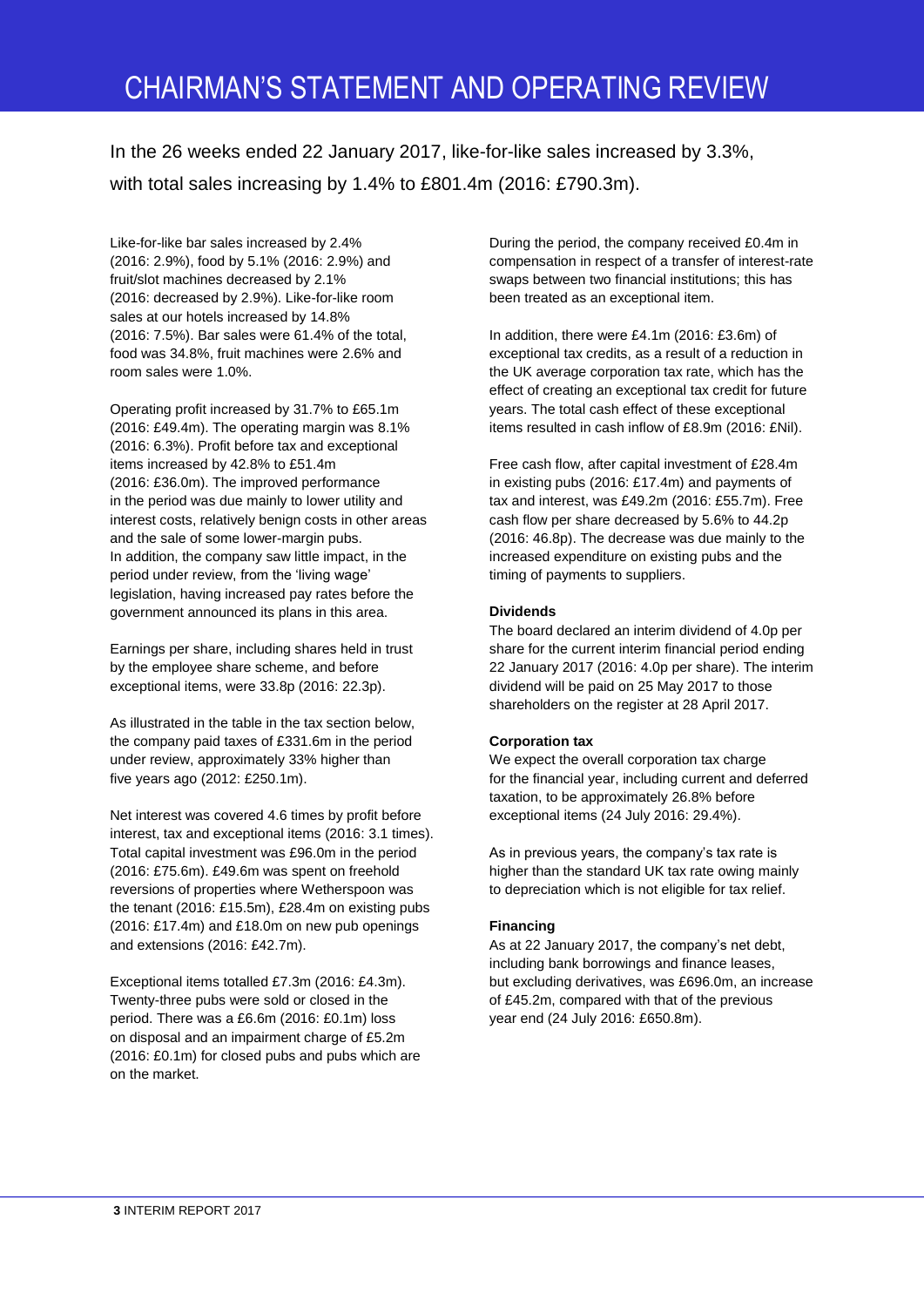The net-debt-to-EBITDA ratio was 3.46 times at the period end (24 July 2016: 3.47). Unutilised facilities were £144.3m at the period end (24 July 2016: £189.6 m).

In November 2016, the Company issued a summary of its current views in respect of debt. The summary is as follows:

"The Company understands that debt always involves risk: the greater the debt, the greater the risk. As a rapidly expanding company, Wetherspoon has historically had higher debt levels than the conservatively financed 'family brewers', the debts of which have often been around 2 times EBITDA, but the levels have usually been lower than the large pub 'PLCs', where they sometimes rose to 5 to 8 times EBITDA, in recent years, often with unfortunate consequences.

"As well as expanding rapidly by opening new pubs, Wetherspoon has bought back approximately half of its shares in this millennium, at a cost of £400m and has spent approximately £140m on freehold reversions: freeholds of properties where Wetherspoon was the tenant. This level of expenditure and debt may be justifiable in an era of (a) low interest rates, (b) reasonable historic prices for shares and property and (c) an experienced board which is sceptical of dangerous fashions in the financial world. Even so, the Company's debt levels during this period, which have benefited shareholders, have clearly involved significant risk.

"As at 24 July 2016, the Company's net debt/EBITDA was 3.47 times. Over the past 15 financial year ends, this ratio has been:

| Financial<br><b>Year End</b> | Net Debt /<br><b>EBITDA</b> |
|------------------------------|-----------------------------|
|                              |                             |
| 2002                         | 2.85                        |
| 2003                         | 2.61                        |
| 2004                         | 2.78                        |
| 2005                         | 2.81                        |
| 2006                         | 2.80                        |
| 2007                         | 3.21                        |
| 2008                         | 3.24                        |
| 2009                         | 2.74                        |
| 2010                         | 2.70                        |
| 2011                         | 2.98                        |
| 2012                         | 2.96                        |
| 2013                         | 2.88                        |
| 2014                         | 3.21                        |
| 2015                         | 3.37                        |
| 2016                         | 3.47                        |
|                              |                             |

"Weighing the level of debt and risk is a difficult job. Our aim is to be conservatively financed as the business matures, although a precise timetable depends on many factors. For the foreseeable future, it is intended that the Company's net debt/EBITDA will be around 3.5 times. The ratio may rise for a temporary period, for example, if there were a sudden deterioration in trading, in which instance the Company would seek to reduce the level in a timely manner. Insofar as it is possible to generalise, the board believes that debt levels of between 0 and 2 times EBITDA are a sensible longterm benchmark."

## **Property**

During the period, we opened two new pubs and closed 22 pubs, bringing the number of pubs open at the period end to 906. Following a review of our estate, we have placed around 100 pubs on the market in the last two years or so. Eighty-three of these pubs have now been sold, are under contract or have been closed.

## **UK taxes and regulation**

Pubs and restaurants pay far higher levels of UK tax than do supermarkets. The main disparity relates to VAT (value added tax), since supermarkets pay no VAT in respect of their food sales, whereas pubs pay 20%, enabling supermarkets to subsidise their alcoholic drinks prices. Pubs also pay approximately 18p per pint in respect of business rates, while supermarkets pay less than 2p per pint.

In addition, the government has, in recent years, introduced both a 'late-night levy' and additional fruit/slot machine taxes, further reducing the competitive position of pubs in relation to supermarkets.

The tax disparity with supermarkets is unfair. Pubs create significantly more jobs and more taxes per pint or per meal than do supermarkets and it does not make social or economic sense for the UK tax régime to favour supermarkets. We acknowledge the need for companies to pay a reasonable level of taxes, but hope that legislators will make prompt progress in creating a level playing field for all businesses which sell similar products.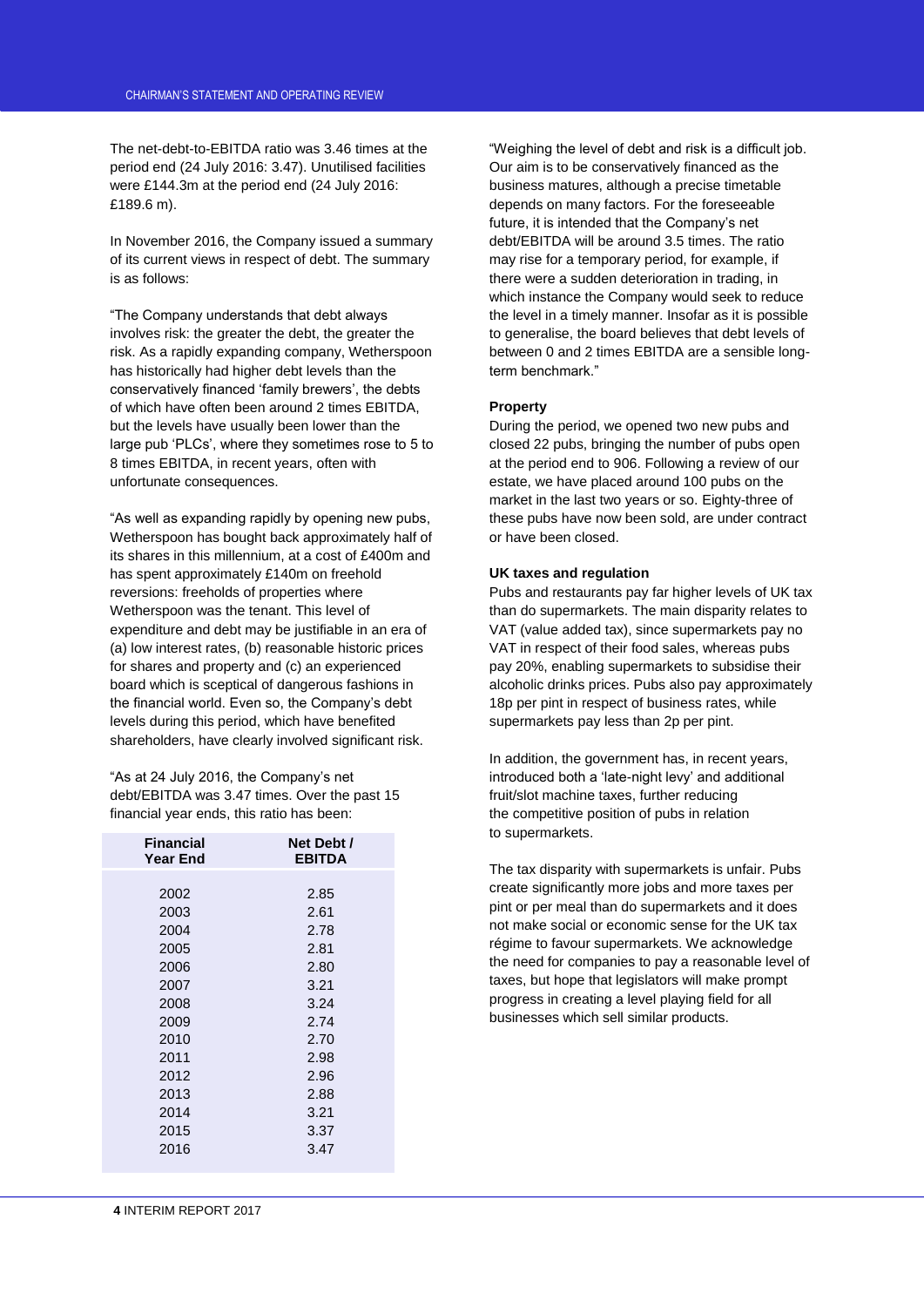The taxes paid by Wetherspoon in the period under review were as follows:

| <b>First half</b>                | 2017  | 2016        |
|----------------------------------|-------|-------------|
| (estimate – UK only)             | £m    | £m          |
| VAT                              | 156.5 | 153.1       |
| Alcohol duty                     | 79.3  | 83.3        |
| PAYE and NIC                     | 45.1  | 46.9        |
| <b>Business rates</b>            | 25.3  | 24.7        |
| Corporation tax                  | 8.3   | 10.6        |
| Machine duty                     | 5.0   | 5.6         |
| Climate change levy              | 4.8   | 3.1         |
| Stamp duty                       | 3.0   | 1.1         |
| Carbon tax                       | 1.7   | 1.8         |
| Landfill tax                     | 1.2   | 1.3         |
| Fuel duty                        | 1.0   | 1.1         |
| Premise licence and TV licences  | 0.4   | 0.4         |
| <b>TOTAL TAX</b>                 | 331.6 | 333.0       |
| Tax per pub (£000)               | 362.8 | 350.0       |
| Tax as % of sales                |       | 41.4% 42.1% |
| Pre-exceptional profit after tax | 37.7  | 26.5        |
| Profit after tax as % of sales   | 4.7%  | 3.4%        |

## **Further progress**

As previously highlighted, the company's philosophy is to try continuously to upgrade as many areas of the business as possible. An example is IT, where we have introduced a new 'mobile ordering app' – soon available in all pubs. We are continuing to work with our suppliers and customers to improve the range and quality of real ales and craft beers, and a new menu was introduced in almost all of our pubs on 8 March 2017, offering both new and upgraded dishes. 262 Wetherspoon pubs were recommended in CAMRA's 2017 Good Beer Guide – more than any other company.

In November 2015, the government's Food Standards Agency (FSA) issued a report which named Wetherspoon equal top of the largest 20 food chains for hygiene standards over the preceding five years. 92% of our pubs have obtained the maximum five rating, under the FSA scheme. This exceptional record reflects extremely hard work by our central catering, audit and operations team, as well as by the teams in our pubs.

We have now been recognised as a 'Top Employer UK' by the Top Employers Institute for 14 consecutive years. 99% of our pubs have achieved approval from Cask Marque, an independent brewery-run scheme which encourages high standards in ale quality.

We also allocated £18.8m in bonuses and free shares to employees, 97% of which was paid to those below board level and 79% of which was paid to those working in our pubs.

## **Current trading and outlook**

The biggest danger to the pub industry is the continuing tax disparity between supermarkets and pubs, in respect of VAT and business rates.

As previously indicated, we understand the need for the government to raise taxes. However, there should be a sensible rebalancing of the taxes paid by pubs and supermarkets, if the pub industry is to survive in the long term.

Last Wednesday's budget was presented by the Chancellor as providing tax relief of approximately £1,000 per pub, for pubs with a rateable value of less than £100,000.

In fact, that sum is dwarfed by tax and regulatory increases. For example, costs to Wetherspoon will increase by approximately the following amounts in the next year:

| business rates:                   | £7m |
|-----------------------------------|-----|
| $\blacksquare$ electricity taxes: | £4m |
| $\blacksquare$ excise duty:       | £7m |
|                                   |     |

**Apprenticeship Levy:** £2m

In addition, the proposed sugar tax will cost approximately £4m from April 2018 and there will be further electricity tax increases of around £5m by 2020.

Companies like Wetherspoon, on examination of the fine print of the budget, are not, in fact, eligible for the £1,000 per annum decrease in business rates, in any event.

The company has previously emphasised the farhigher taxes per meal or per pint that pubs pay compared to supermarkets. For example, supermarkets pay less than 2p per pint for business rates, whereas pubs pay around 18p per pint.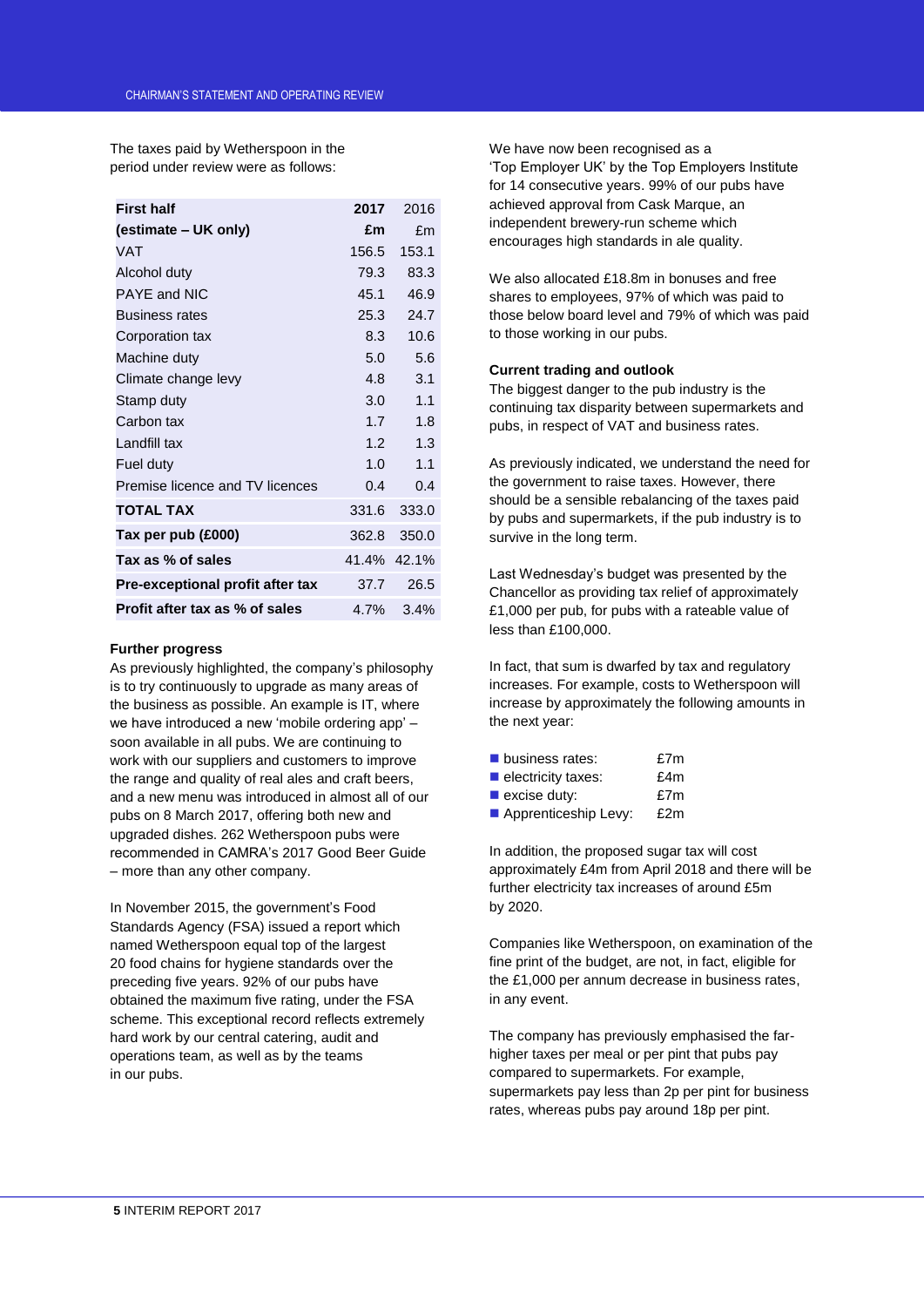The increase in business rates per pint for pubs from next month will be around 2p, further exacerbating the tax gap.

Pubs also pay VAT of 20% in respect of food sales, but supermarkets pay almost nothing, enabling supermarkets to subsidise the price of alcoholic drinks. An article written for the trade press on this subject can be found below.

Wednesday's budget will weigh far more heavily on pubs than supermarkets, especially since wage costs per pint or meal are approximately 10 times higher in pubs.

The Chancellor was less-than-frank in his budget speech<sup>1</sup>, since he did not spell out the duty increases, giving the impression to many that there would be no increase.

In effect, this was a budget for dinner parties, no doubt the preference of the Chancellor and his predecessor – dinner parties will suffer far less from the taxes outlined above, whereas many people prefer to go to pubs, given the choice.

In the six weeks to 5 March 2017, like-for-like sales increased by 2.7% and total sales decreased by 0.2%.

As previously announced, the company intends to increase the level of capital investment in existing pubs from £34m in 2015/6 to around £60m in the current year.

As outlined above, the company also anticipates significantly higher costs in the second half of the financial year. In view of these additional costs and our expectation that like-for-like sales will be lower in the next six months, the company remains cautious about the second half of the year.

Nevertheless, as a result of modestly better-thanexpected year-to-date sales, we currently anticipate a slightly improved trading outcome for the current financial year, compared with our expectations at the last update.

## **Tim Martin**

Chairman 9 March 2017

<sup>1</sup> The Chancellor said, "I can also confirm that I will make no changes to previously planned upratings of duties on alcohol and tobacco."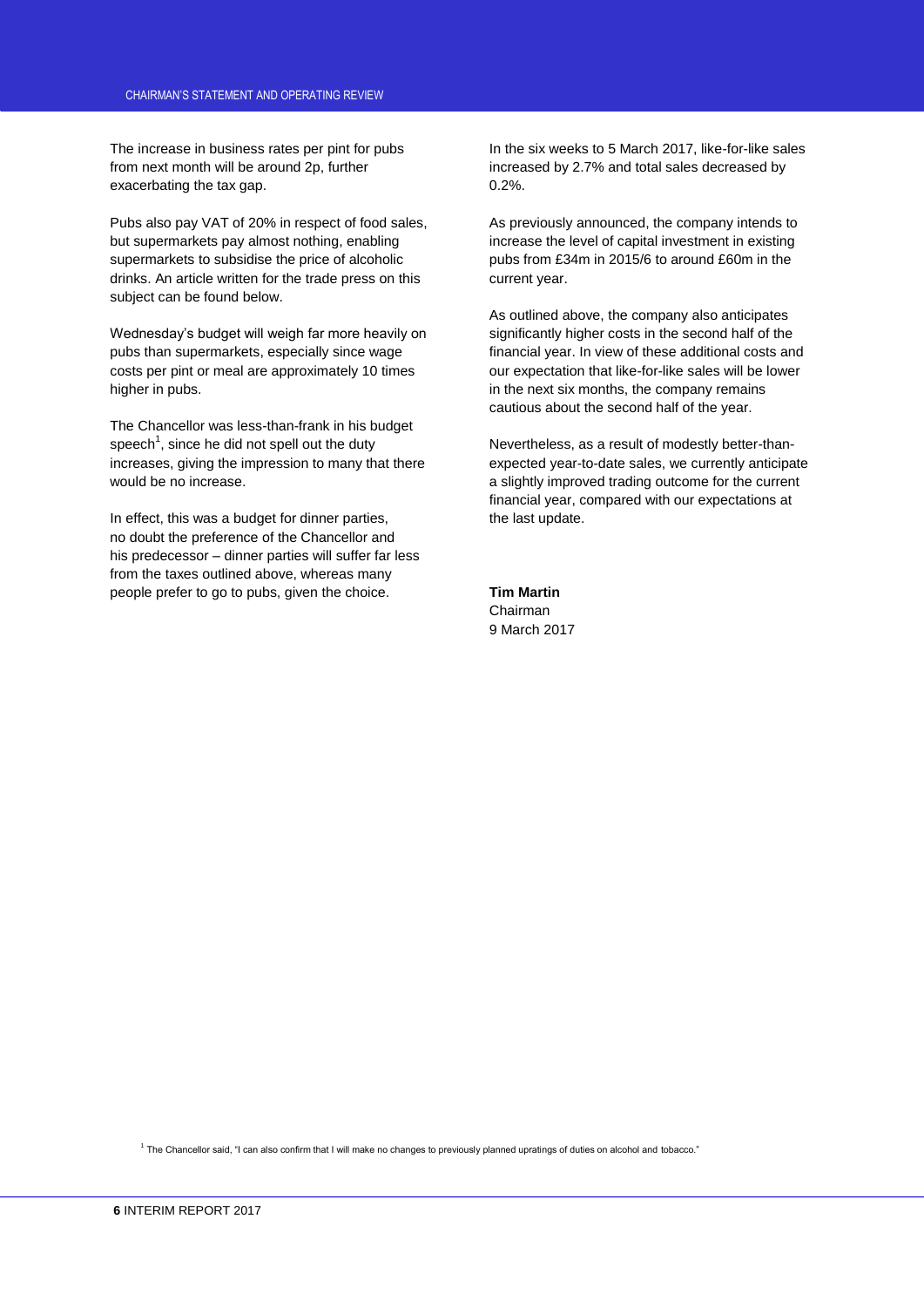

## **Wetherspoons founder hits out on VAT: 'It's the maths, stupid'**

By Tim Martin, 07-Jan-2016

## **Despite leaving the VAT Club, Tim Martin speaks out in typically forthright fashion on the tax burden of the pub trade.**

How well do individual publicans, pubcos and the trade press understand the tax and economic disparity between pubs and supermarkets? And how well have the issues been articulated to the public? In the end these sorts of arguments boil down to pounds and pence, so we need to "do the math", as our American cousins say. It's far from certain that the majority of people in our industry really comprehend the true extent of our tax and regulatory burden.

There are three main areas where the pub industry has its back to the wall- that is to say areas where taxes and regulations are stacked against the on-trade. The most topical relates to the so-called living wage- which is really, of course, the new minimum wage. A pint in an average pub costs around £3, excluding VAT. Managed pubcos, including Wetherspoon, pay around 30% of their sales as wages, so the cost of labour in a pub pint is roughly 90 pence.

## **VAT**

The average cost of a pint in a supermarket is about a quid, ex VAT, and it may be even less. Sainsbury's wages, as an example, extracted from their published accounts, are about 10% of sales. So the labour cost of a pint in a supermarket is roughly 10 pence. You don't have to be Milton Friedman to work out that minimum wage initiatives by governments hit the pub trade 9 or 10 times harder than supermarkets, as a result.

Many people will think that minimum wages should be set at a high level even so, and publicans prefer to pay their hardworking staff well, if they can afford it- but economic necessity requires other taxes to be fair if political parties wish pubs to survive and thrive in these circumstances. Unfortunately, however, 2 of the biggest taxes paid by pubs, business rates and VAT, also weigh far more heavily on pubs than supermarkets.

## **Supermarkets**

A couple of years ago, I tried to look up the amount of business rates paid by supermarkets, but the information was not available in their published accounts. Helpfully, Dalton Philips, then CEO of Morrisons, told the *Financial Times* in July 2013 that his company paid business rates of £240 million per annum. Morrisons sales in that year were £18.116 billion, so their rates payable were 1.32% of those sales. Therefore, we can calculate that a pint sold for a quid, ex VAT, at Morrison's attracts an approximate business rates charge of 1.32 pence.

Regrettably, as publicans know only too well, pubs pay a lot more. On average, the "rateable value" of pubs is assessed at about 12% of "fair maintainable trade". The actual cash tax payable is about half this level, that is to say about 6% of sales, ex VAT. So a pint bought in a pub for £3, ex VAT, generates about 18 pence in rates, more than 13 times the business rates charge per pint in supermarkets. This disparity is unsustainable and makes no economic sense.

### **Inequality**

The third and greatest disparity relates to VAT. Supermarkets pay almost no VAT in respect of food sales, whereas pubs pay 20%, a massive tax inequality which helps supermarkets to subsidise their alcoholic drinks prices, as many of us are aware. Pubs have lost over 50% of their drinks sales to supermarkets in the last 30 years and are continuing to lose trade at an alarming rate, mainly as a result of these economic realities.

The question for politicians is a simple one- do you believe that pubs play a valuable role in the economic and social life of the nation? If yes, there needs to be what writer and entrepreneur Luke Johnson calls a "sensible rebalancing" of the tax system. All sensible publicans and pubcos know that the government needs taxes to pay for schools and hospitals- and even to afford some aircraft for our lonely aircraft carrier. However, it makes no sense to discriminate against pubs and in favour of supermarkets.

Wetherspoon, as an example, pays around £650,000 of taxes of one kind or another per pub per annum- let's preserve these golden geese, not kill them.

The main question for the pub trade itself is how well do you , or does your company, understand these numbers and how well are these punishing tax inequalities highlighted to customers and staff? There is a common myth in our industry, especially at senior levels, that the way to obtain tax reductions is to seek an audience with politicians, preferably over a pint, and to charm them into going easy on the pub trade, especially over excise duty at budget time.

### **Democracy**

But that approach hasn't always worked too well over the years. We live in a democracy and voters love pubs and know that they create jobs and government revenue- highlighting to the public the way in which taxes are tilted in favour of supermarkets is just as important as an audience with the Chancellor of the Exchequer. In the end, in our system, the Chancellor does the bidding of the public.

Perhaps the main new year's resolution for us all is to increase our personal efforts in highlighting the maths of pub taxes for the benefit of the public, as well as for politicians.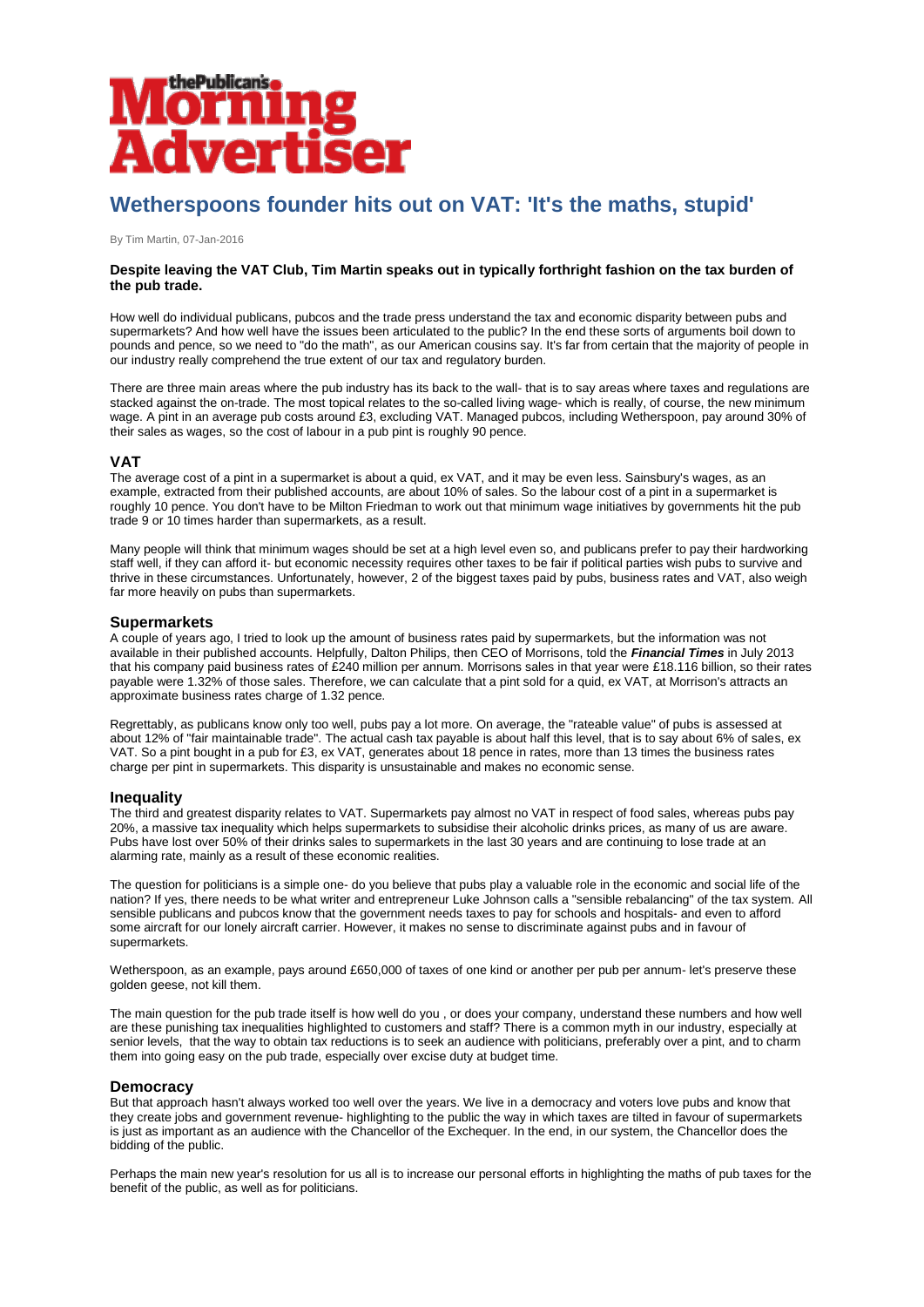## J D Wetherspoon plc, company number: 1709784

|                                       | <b>Notes</b> | <b>Unaudited</b><br>26 weeks<br>ended<br>22 January<br>2017<br><b>Before</b><br>exceptional<br>items<br>£000 | <b>Unaudited</b><br>26 weeks<br>ended<br>22 January<br>2017<br><b>After</b><br>exceptional<br>items<br>£000 | Unaudited<br>26 weeks<br>ended<br>24 January<br>2016<br><b>Before</b><br>exceptional<br>items<br>£000 | Unaudited<br>26 weeks<br>ended<br>24 January<br>2016<br>After<br>exceptional<br>items<br>£000 | Audited<br>52 weeks<br>ended<br>24 July<br>2016<br><b>Before</b><br>exceptional<br>items<br>£000 | Audited<br>52 weeks<br>ended<br>24 July<br>2016<br>After<br>exceptional<br>items<br>£000 |
|---------------------------------------|--------------|--------------------------------------------------------------------------------------------------------------|-------------------------------------------------------------------------------------------------------------|-------------------------------------------------------------------------------------------------------|-----------------------------------------------------------------------------------------------|--------------------------------------------------------------------------------------------------|------------------------------------------------------------------------------------------|
| Revenue                               | 4            | 801,435                                                                                                      | 801,435                                                                                                     | 790,250                                                                                               | 790,250                                                                                       | 1,595,197                                                                                        | 1,595,197                                                                                |
| Operating costs                       |              | (736, 334)                                                                                                   | (736, 334)                                                                                                  | (740, 821)                                                                                            | (740, 821)                                                                                    | (1,485,470)                                                                                      | (1,485,470)                                                                              |
| <b>Operating profit</b>               | 5            | 65,101                                                                                                       | 65,101                                                                                                      | 49,429                                                                                                | 49,429                                                                                        | 109,727                                                                                          | 109,727                                                                                  |
| Property gains                        | 6            | 586                                                                                                          | 586                                                                                                         | 3,845                                                                                                 | 3,845                                                                                         | 5,335                                                                                            | 5,335                                                                                    |
| Property (losses)/gains - exceptional | 7            |                                                                                                              | (11, 885)                                                                                                   |                                                                                                       | 634                                                                                           |                                                                                                  | (14, 561)                                                                                |
| Profit before interest and tax        |              | 65,687                                                                                                       | 53,802                                                                                                      | 53,274                                                                                                | 53,908                                                                                        | 115,062                                                                                          | 100,501                                                                                  |
| Finance income                        |              | 38                                                                                                           | 38                                                                                                          | 76                                                                                                    | 76                                                                                            | 116                                                                                              | 116                                                                                      |
| Finance income - exceptional          | 7            |                                                                                                              | 402                                                                                                         |                                                                                                       |                                                                                               |                                                                                                  |                                                                                          |
| Finance costs                         |              | (14, 310)                                                                                                    | (14, 310)                                                                                                   | (17, 342)                                                                                             | (17, 342)                                                                                     | (34, 568)                                                                                        | (34, 568)                                                                                |
| <b>Profit before tax</b>              |              | 51,415                                                                                                       | 39,932                                                                                                      | 36,008                                                                                                | 36,642                                                                                        | 80,610                                                                                           | 66,049                                                                                   |
| Income tax expense                    | 8            | (13,760)                                                                                                     | (13,760)                                                                                                    | (9, 487)                                                                                              | (9, 487)                                                                                      | (23, 689)                                                                                        | (23, 689)                                                                                |
| Income tax expense - exceptional      | 8            |                                                                                                              | 4,138                                                                                                       |                                                                                                       | 3,641                                                                                         |                                                                                                  | 8,846                                                                                    |
| Profit for the period                 |              | 37,655                                                                                                       | 30,310                                                                                                      | 26,521                                                                                                | 30,796                                                                                        | 56,921                                                                                           | 51,206                                                                                   |
| Earnings per ordinary share (p)       |              |                                                                                                              |                                                                                                             |                                                                                                       |                                                                                               |                                                                                                  |                                                                                          |
| - Basic                               | 9            | 34.6                                                                                                         | 27.8                                                                                                        | 22.9                                                                                                  | 26.6                                                                                          | 49.5                                                                                             | 44.5                                                                                     |
| - Diluted                             | 9            | 33.8                                                                                                         | 27.2                                                                                                        | 22.3                                                                                                  | 25.9                                                                                          | 48.3                                                                                             | 43.4                                                                                     |

## STATEMENT OF COMPREHENSIVE INCOME FOR THE 26 WEEKS ENDED 22 JANUARY 2017

| Notes                                                                      | <b>Unaudited</b><br>26 weeks<br>ended<br>22 January<br>2017<br>£000 | Unaudited<br>26 weeks<br>ended<br>24 January<br>2016<br>£000 | Audited<br>52 weeks<br>ended<br>24 July<br>2016<br>£000 |
|----------------------------------------------------------------------------|---------------------------------------------------------------------|--------------------------------------------------------------|---------------------------------------------------------|
| Items which will be reclassified subsequently to profit or loss:           |                                                                     |                                                              |                                                         |
| Interest-rate swaps: gain/(loss) taken to other comprehensive income<br>16 | 30,381                                                              | (8,520)                                                      | (23, 504)                                               |
| Tax on items taken directly to other comprehensive income                  | (5,800)                                                             | 734                                                          | 3,432                                                   |
| <b>Currency translation differences</b>                                    | 883                                                                 | 1.726                                                        | 4,265                                                   |
| Net gain/(loss) recognised directly in other comprehensive income          | 25,464                                                              | (6,060)                                                      | (15, 807)                                               |
| Profit for the period                                                      | 30,310                                                              | 30.796                                                       | 51,206                                                  |
| Total comprehensive income for the period                                  | 55,774                                                              | 24.736                                                       | 35,399                                                  |

<sup>1</sup> At the last interim report, the deferred tax credit resulting from the reduction in the corporation tax rate of £3,786,000 was not shown as an exceptional item.<br>In the year accounts, as at 24 July 2016, this credit was the year-end classification.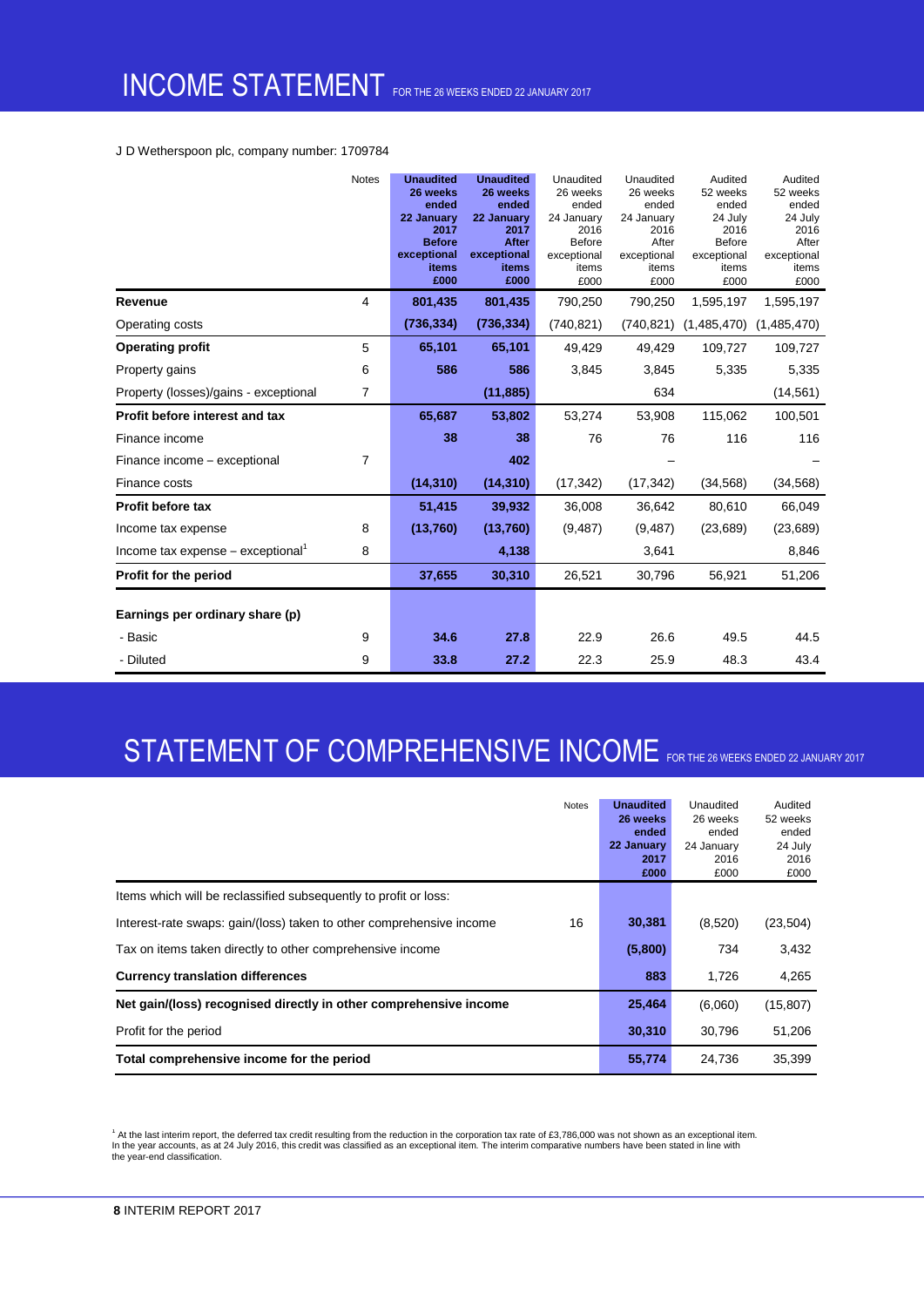## J D Wetherspoon plc, company number: 1709784

|                                                   | Notes | <b>Unaudited</b><br>cash flow<br>26 weeks<br>ended<br>2017<br>£000 | <b>Unaudited</b><br>free cash<br>flow <sup>1</sup><br>26 weeks<br>ended<br>22 January 22 January<br>2017<br>£000 | Unaudited<br>cash flow<br>26 weeks<br>ended<br>24 January<br>2016<br>£000 | Unaudited<br>free cash<br>flow <sup>1</sup><br>26 weeks<br>ended<br>24 January<br>2016<br>£000 | Audited<br>cash flow<br>52 weeks<br>ended<br>24 July<br>2016<br>£000 | Audited<br>free cash<br>flow <sup>1</sup><br>52 weeks<br>ended<br>24 July<br>2016<br>£000 |
|---------------------------------------------------|-------|--------------------------------------------------------------------|------------------------------------------------------------------------------------------------------------------|---------------------------------------------------------------------------|------------------------------------------------------------------------------------------------|----------------------------------------------------------------------|-------------------------------------------------------------------------------------------|
| Cash flows from operating activities              |       |                                                                    |                                                                                                                  |                                                                           |                                                                                                |                                                                      |                                                                                           |
| Cash generated from operations                    | 10    | 105,052                                                            | 105,052                                                                                                          | 100,641                                                                   | 100,641                                                                                        | 181,836                                                              | 181,836                                                                                   |
| Interest received                                 |       | 26                                                                 | 26                                                                                                               | 76                                                                        | 76                                                                                             | 136                                                                  | 136                                                                                       |
| Net exceptional finance income                    |       | 402                                                                |                                                                                                                  |                                                                           |                                                                                                |                                                                      |                                                                                           |
| Interest paid                                     |       | (13, 150)                                                          | (13, 150)                                                                                                        | (15,808)                                                                  | (15,808)                                                                                       | (31, 182)                                                            | (31, 182)                                                                                 |
| Corporation tax paid                              |       | (8, 250)                                                           | (8, 250)                                                                                                         | (10, 635)                                                                 | (10, 635)                                                                                      | (19, 917)                                                            | (19, 917)                                                                                 |
| Net cash inflow from operating activities         |       | 84,080                                                             | 83,678                                                                                                           | 74,274                                                                    | 74,274                                                                                         | 130,873                                                              | 130,873                                                                                   |
| Cash flows from investing activities              |       |                                                                    |                                                                                                                  |                                                                           |                                                                                                |                                                                      |                                                                                           |
| Purchase of property, plant and equipment         |       | (18, 775)                                                          | (18, 775)                                                                                                        | (14, 120)                                                                 | (14, 120)                                                                                      | (28, 407)                                                            | (28, 407)                                                                                 |
| Purchase of intangible assets                     |       | (9,633)                                                            | (9,633)                                                                                                          | (3,289)                                                                   | (3,289)                                                                                        | (5, 104)                                                             | (5, 104)                                                                                  |
| Investment in new pubs and pub extensions         |       | (18,012)                                                           |                                                                                                                  | (42, 696)                                                                 |                                                                                                | (54, 118)                                                            |                                                                                           |
| Freehold reversions                               |       | (49, 582)                                                          |                                                                                                                  | (15, 518)                                                                 |                                                                                                | (36,083)                                                             |                                                                                           |
| Purchase of lease premiums                        |       |                                                                    |                                                                                                                  |                                                                           |                                                                                                | (1,091)                                                              |                                                                                           |
| Proceeds of sale of property, plant and equipment |       | 8,798                                                              |                                                                                                                  | 3,005                                                                     |                                                                                                | 22,520                                                               |                                                                                           |
| Net cash outflow from investing activities        |       | (87, 204)                                                          | (28, 408)                                                                                                        | (72, 618)                                                                 | (17, 409)                                                                                      | (102, 283)                                                           | (33, 511)                                                                                 |
| Cash flows from financing activities              |       |                                                                    |                                                                                                                  |                                                                           |                                                                                                |                                                                      |                                                                                           |
| Equity dividends paid                             | 17    | (8,933)                                                            |                                                                                                                  | (9,543)                                                                   |                                                                                                | (14, 190)                                                            |                                                                                           |
| Purchase of own shares for cancellation           |       | (25, 359)                                                          |                                                                                                                  | (14, 186)                                                                 |                                                                                                | (53, 580)                                                            |                                                                                           |
| Purchase of own shares for share-based payments   |       | (6,046)                                                            | (6,046)                                                                                                          | (1, 165)                                                                  | (1, 165)                                                                                       | (6, 877)                                                             | (6, 877)                                                                                  |
| Loan advances                                     | 15    | 39,530                                                             |                                                                                                                  | 21,764                                                                    |                                                                                                | 48,591                                                               |                                                                                           |
| Finance lease principal payments                  | 15    |                                                                    |                                                                                                                  | (1,356)                                                                   |                                                                                                | (2,051)                                                              |                                                                                           |
| Net cash (outflow) from financing activities      |       | (808)                                                              | (6,046)                                                                                                          | (4, 486)                                                                  | (1, 165)                                                                                       | (28, 107)                                                            | (6, 877)                                                                                  |
| Net change in cash and cash equivalents           | 15    | (3,932)                                                            |                                                                                                                  | (2,830)                                                                   |                                                                                                | 483                                                                  |                                                                                           |
| Opening cash and cash equivalents                 |       | 32,658                                                             |                                                                                                                  | 32,175                                                                    |                                                                                                | 32,175                                                               |                                                                                           |
| Closing cash and cash equivalents                 |       | 28,726                                                             |                                                                                                                  | 29,345                                                                    |                                                                                                | 32,658                                                               |                                                                                           |
| Free cash flow                                    |       |                                                                    | 49,224                                                                                                           |                                                                           | 55,700                                                                                         |                                                                      | 90,485                                                                                    |
| Free cash flow per ordinary share                 | 9     |                                                                    | 44.2p                                                                                                            |                                                                           | 46.8p                                                                                          |                                                                      | 76.7p                                                                                     |

<sup>1</sup> Free cash flow is a measure not required by accounting standards; a definition is provided in our accounting policies.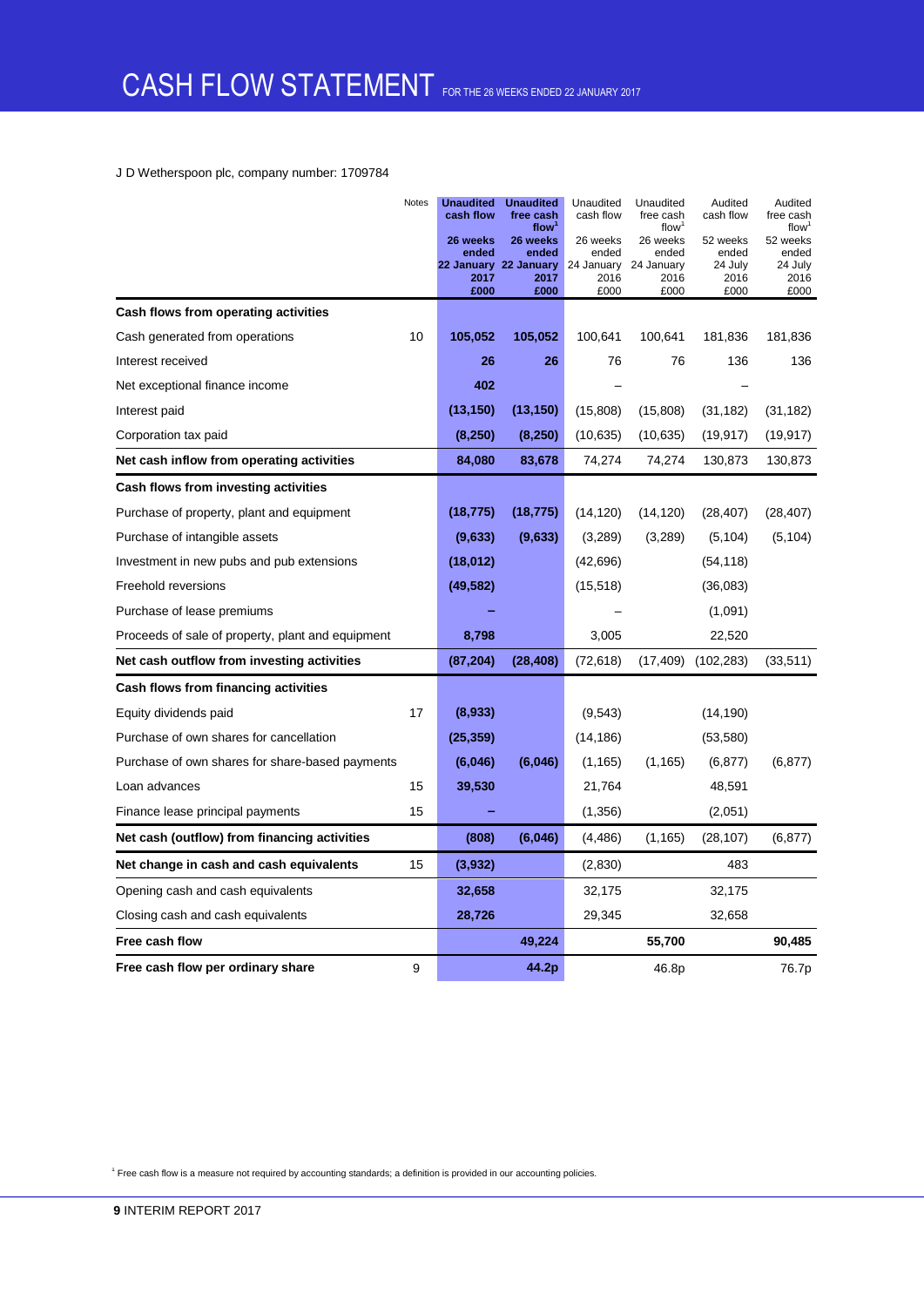## BALANCE SHEET AS AT 22 JANUARY 2017

J D Wetherspoon plc, company number: 1709784

| Notes                                  | <b>Unaudited</b> | Unaudited    | Audited         |
|----------------------------------------|------------------|--------------|-----------------|
|                                        | 22 January       | 24 January   | 24 July<br>2016 |
|                                        | 2017<br>£000     | 2016<br>£000 | £000            |
| <b>Assets</b>                          |                  |              |                 |
| <b>Non-current assets</b>              |                  |              |                 |
| 11<br>Property, plant and equipment    | 1,229,252        | 1,187,037    | 1,188,512       |
| 12<br>Intangible assets                | 30,809           | 29,929       | 27,051          |
| Investment property<br>13              | 7,577            | 8,620        | 7,605           |
| Other non-current assets<br>14         | 8,693            | 9,807        | 9,725           |
| Derivative financial instruments<br>15 | 17,645           |              |                 |
| Deferred tax assets                    | 5,626            | 8,728        | 11,426          |
| <b>Total non-current assets</b>        | 1,299,602        | 1,244,121    | 1,244,319       |
|                                        |                  |              |                 |
| Assets held for sale                   | 4,182            | 196          | 950             |
| <b>Current assets</b>                  |                  |              |                 |
| Inventories                            | 20,401           | 20,013       | 19,168          |
| Receivables                            | 29,517           | 31,045       | 27,616          |
| 15<br>Cash and cash equivalents        | 28,726           | 29,345       | 32,658          |
| <b>Total current assets</b>            | 78,644           | 80,403       | 79,442          |
| Total assets                           | 1,382,428        | 1,324,720    | 1,324,711       |
| Liabilities                            |                  |              |                 |
| <b>Current liabilities</b>             |                  |              |                 |
| 15<br>Borrowings                       | (80)             | (695)        | (112)           |
| 15<br>Derivative financial instruments |                  | (3,988)      | (79)            |
| Trade and other payables               | (278, 329)       | (279, 796)   | (266, 523)      |
| Current income tax liabilities         | (12, 327)        | (8,088)      | (8, 247)        |
| Provisions                             | (4, 526)         | (3,661)      | (4, 463)        |
| <b>Total current liabilities</b>       | (295, 262)       | (296, 228)   | (279, 424)      |
| <b>Non-current liabilities</b>         |                  |              |                 |
| 15<br>Borrowings                       | (724, 645)       | (654, 793)   | (683, 306)      |
| 15<br>Derivative financial instruments | (50, 741)        | (44, 505)    | (63, 398)       |
| Deferred tax liabilities               | (71, 519)        | (75,046)     | (74, 441)       |
| Provisions                             | (2,850)          | (2,962)      | (3, 387)        |
| Other liabilities                      | (12, 433)        | (14, 336)    | (13, 307)       |
| <b>Total non-current liabilities</b>   | (862, 188)       | (791, 642)   | (837, 839)      |
| <b>Net assets</b>                      | 224,978          | 236,850      | 207,448         |
| Shareholders' equity                   |                  |              |                 |
| 18<br>Share capital                    | 2,211            | 2,375        | 2,273           |
| Share premium account                  | 143,294          | 143,294      | 143,294         |
| Capital redemption reserve             | 2,220            | 2,056        | 2,158           |
| Hedging reserve                        | (27, 470)        | (39, 765)    | (52,051)        |
| Currency translation reserve           | 3,561            | (375)        | 2,340           |
| Retained earnings                      | 101,162          | 129,265      | 109,434         |
| Total shareholders' equity             | 224,978          | 236,850      | 207,448         |

The financial statements, on pages 8 to 24, approved by the board of directors and authorised for issue on 9 March 2017, are signed on its behalf by:

Director Director

**John Hutson Ben Whitley**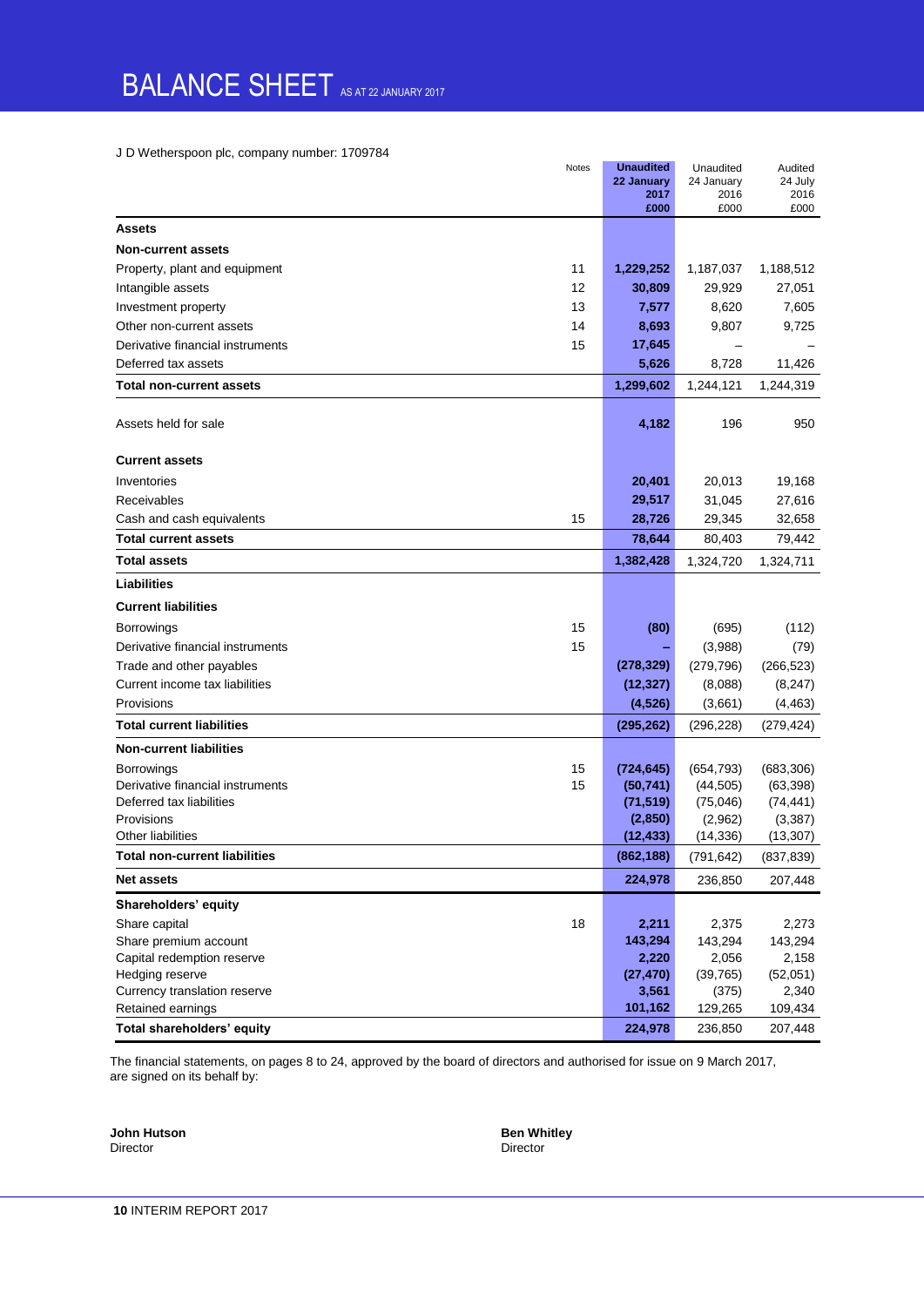## J D Wetherspoon plc, company number: 1709784

|                                                                                         | Share<br>capital | Share<br>account | Capital<br>premium redemption<br>reserve | Hedging<br>reserve | Currency<br>translation<br>reserve | Retained<br>earnings  | Total              |  |
|-----------------------------------------------------------------------------------------|------------------|------------------|------------------------------------------|--------------------|------------------------------------|-----------------------|--------------------|--|
|                                                                                         | £000             | £000             | £000                                     | £000               | £000                               | £000                  | £000               |  |
| At 26 July 2015                                                                         |                  | 2,387 143,294    |                                          | 2,044 (31,979)     |                                    | $(2, 182)$ 109,329    | 222,893            |  |
| Total comprehensive income                                                              |                  |                  |                                          | (7,786)            | 1,807                              | 30,715                | 24,736             |  |
| Profit for the period                                                                   |                  |                  |                                          |                    |                                    | 30,796                | 30,796             |  |
| Interest-rate swaps: cash flow hedges                                                   |                  |                  |                                          | (8,520)            |                                    |                       | (8,520)            |  |
| Tax on items taken directly to comprehensive income<br>Currency translation differences |                  |                  |                                          | 734                | 1,807                              | (81)                  | 734<br>1,726       |  |
|                                                                                         |                  |                  |                                          |                    |                                    |                       |                    |  |
| Purchase of own shares for cancellation                                                 | (12)             |                  | 12                                       |                    |                                    | (3,866)               | (3,866)            |  |
| Share-based payment charges                                                             |                  |                  |                                          |                    |                                    | 3,895                 | 3,895              |  |
| Tax on share-based payment                                                              |                  |                  |                                          |                    |                                    | (100)                 | (100)              |  |
| Purchase of own shares for share-based payments                                         |                  |                  |                                          |                    |                                    | (1, 165)              | (1, 165)           |  |
| <b>Dividends</b>                                                                        |                  |                  |                                          |                    |                                    | (9,543)               | (9,543)            |  |
| <b>At 24 January 2016</b>                                                               |                  | 2,375 143,294    |                                          | 2,056 (39,765)     |                                    | (375) 129,265 236,850 |                    |  |
| Total comprehensive income                                                              |                  |                  |                                          | (12, 286)          | 2,715                              | 20,234                | 10,663             |  |
| Profit for the period                                                                   |                  |                  |                                          |                    |                                    | 20,410                | 20,410             |  |
| Interest-rate swaps: cash flow hedges                                                   |                  |                  |                                          | (14, 984)          |                                    |                       | (14, 984)          |  |
| Tax on items taken directly to comprehensive income                                     |                  |                  |                                          | 2,698              |                                    |                       | 2,698              |  |
| Currency translation differences                                                        |                  |                  |                                          |                    | 2,715                              | (176)                 | 2,539              |  |
| Purchase of own shares for cancellation                                                 |                  |                  | 102                                      |                    |                                    |                       |                    |  |
| Share-based payment charges                                                             | (102)            |                  |                                          |                    |                                    | (35, 527)<br>5,661    | (35, 527)<br>5,661 |  |
| Tax on share-based payment                                                              |                  |                  |                                          |                    |                                    | 160                   | 160                |  |
| Purchase of own shares for share-based payments                                         |                  |                  |                                          |                    |                                    | (5, 712)              | (5, 712)           |  |
| <b>Dividends</b>                                                                        |                  |                  |                                          |                    |                                    | (4,647)               | (4,647)            |  |
| At 24 July 2016                                                                         |                  | 2,273 143,294    |                                          | 2,158 (52,051)     |                                    | 2,340 109,434 207,448 |                    |  |
|                                                                                         |                  |                  |                                          |                    |                                    |                       |                    |  |
| Total comprehensive income                                                              |                  |                  |                                          | 24,581             | 1,221                              | 29,972                | 55,774             |  |
| Profit for the period                                                                   |                  |                  |                                          |                    |                                    | 30,310                | 30,310             |  |
| Interest-rate swaps: cash flow hedges                                                   |                  |                  |                                          | 30,381             |                                    |                       | 30,381             |  |
| Tax on items taken directly to comprehensive income                                     |                  |                  |                                          | (5,800)            |                                    |                       | (5,800)            |  |
| Currency translation differences                                                        |                  |                  |                                          |                    | 1,221                              | (338)                 | 883                |  |
| Purchase of own shares for cancellation                                                 | (62)             |                  | 62                                       |                    |                                    | (28, 445)             | (28, 445)          |  |
| Share-based payment charges                                                             |                  |                  |                                          |                    |                                    | 4,966                 | 4,966              |  |
| Tax on share-based payment                                                              |                  |                  |                                          |                    |                                    | 214                   | 214                |  |
| Purchase of own shares for share-based payments                                         |                  |                  |                                          |                    |                                    | (6,046)               | (6,046)            |  |
| Dividends                                                                               |                  |                  |                                          |                    |                                    | (8,933)               | (8,933)            |  |
|                                                                                         |                  |                  |                                          |                    |                                    |                       |                    |  |
| At 22 January 2017                                                                      |                  | 2,211 143,294    |                                          | 2,220 (27,470)     |                                    | 3,561 101,162 224,978 |                    |  |

During the half year, 3,106,300 shares were repurchased by the company for cancellation, representing approximately 2.8% of the issued share capital, at a cost of £28.4m, including stamp duty, representing an average cost per share of 916p. At the half year end, the company had a liability for share purchases of £3.1m which was settled post half year end.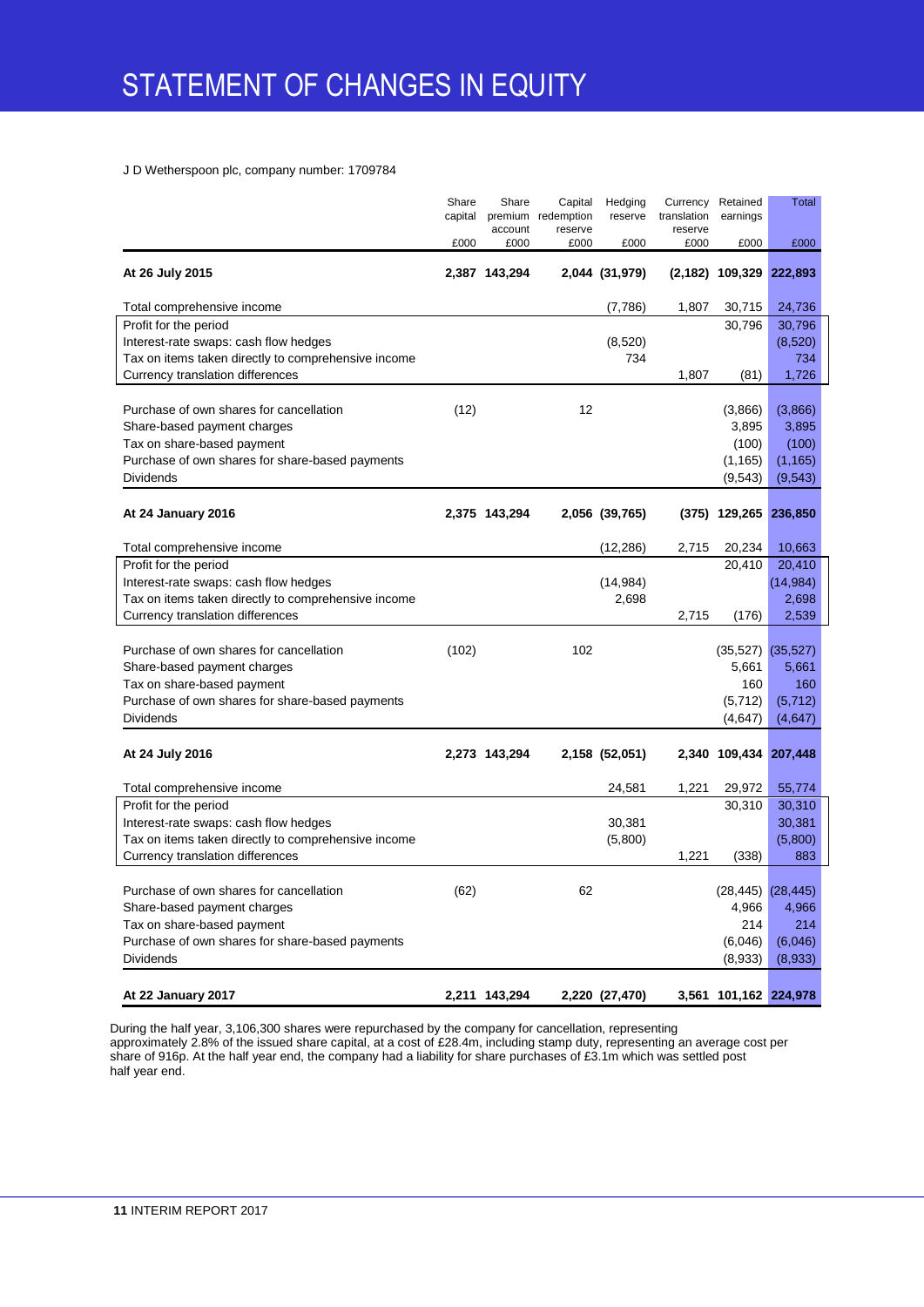## **1. General information**

J D Wetherspoon plc is a public limited company, incorporated and domiciled in England and Wales. Its registered office address is: Wetherspoon House, Central Park, Reeds Crescent, Watford, WD24 4QL

The company is listed on the London Stock Exchange.

This condensed half-yearly financial information was approved for issue by the board on 9 March 2017.

This interim report does not comprise statutory accounts within the meaning of Sections 434 and 435 of the Companies Act 2006. Statutory accounts for the year ended 24 July 2016 were approved by the board of directors on 8 September 2016 and delivered to the Registrar of Companies. The report of the auditors, on those accounts, was unqualified, did not contain an emphasis-of-matter paragraph or any statement under Sections 498 to 502 of the Companies Act 2006.

There are no changes to the principal risks and uncertainties as set out in the financial statements for the 52 weeks ended 26 July 2016, which may affect the company's performance in the next six months. The most significant risks and uncertainties relate to the taxation on, and regulation of, the sale of alcohol, cost increases and UK disposable consumer incomes. For a detailed discussion of the risks and uncertainties facing the company, refer to the annual report for 2016, pages 43 and 44.

## **2. Basis of preparation**

This condensed half-yearly financial information of J D Wetherspoon plc (the 'Company'), which is abridged and unaudited, has been prepared in accordance with the Disclosure and Transparency Rules of the Financial Services Authority and with International Accounting Standards (IAS) 34, Interim Financial Reporting, as adopted by the European Union. This interim report should be read in conjunction with the annual financial statements for the 52 weeks ended 24 July 2016 which were prepared in accordance with IFRSs, as adopted by the European Union.

The directors have made enquiries into the adequacy of the Company's financial resources, through a review of the Company's budget and medium-term financial plan, including capital expenditure plans and cash flow forecasts; they have satisfied themselves that the Company will continue in operational existence for the foreseeable future. For this reason, they continue to adopt the going-concern basis in preparing the Company's financial statements.

The financial information for the 52 weeks ended 24 July 2016 is extracted from the statutory accounts of the Company for that year.

The interim results for the 26 weeks ended 22 January 2017 and the comparatives for 24 January 2016 are unaudited, yet have been reviewed by the independent auditors. A copy of the review report is included at the end of this report.

## **3. Accounting policies**

With the exception of tax, the accounting policies adopted in the preparation of the interim report are consistent with those applied in the preparation of the Company's annual report for the year ended 24 July 2016 – and the same methods of computation and presentation are used.

## **Income tax**

Taxes on income in the interim periods are accrued using the tax rate which would be applicable to expected total annual earnings.

## **Changes in standards**

On 13 January 2016, the International Accounting Standards Board issued IFRS 16 – 'leases', which is effective for periods starting on or after 1 January 2019, subject to EU endorsement. IFRS 16 requires lessees to recognise a lease liability reflecting future lease payments and a right-of-use asset for lease contracts, subject to exceptions for short-term leases and leases of low-value assets.

Standards and interpretations which are not yet effective and have not been early adopted by the Company:

Amendment to IFRS 9, 'Financial Instruments'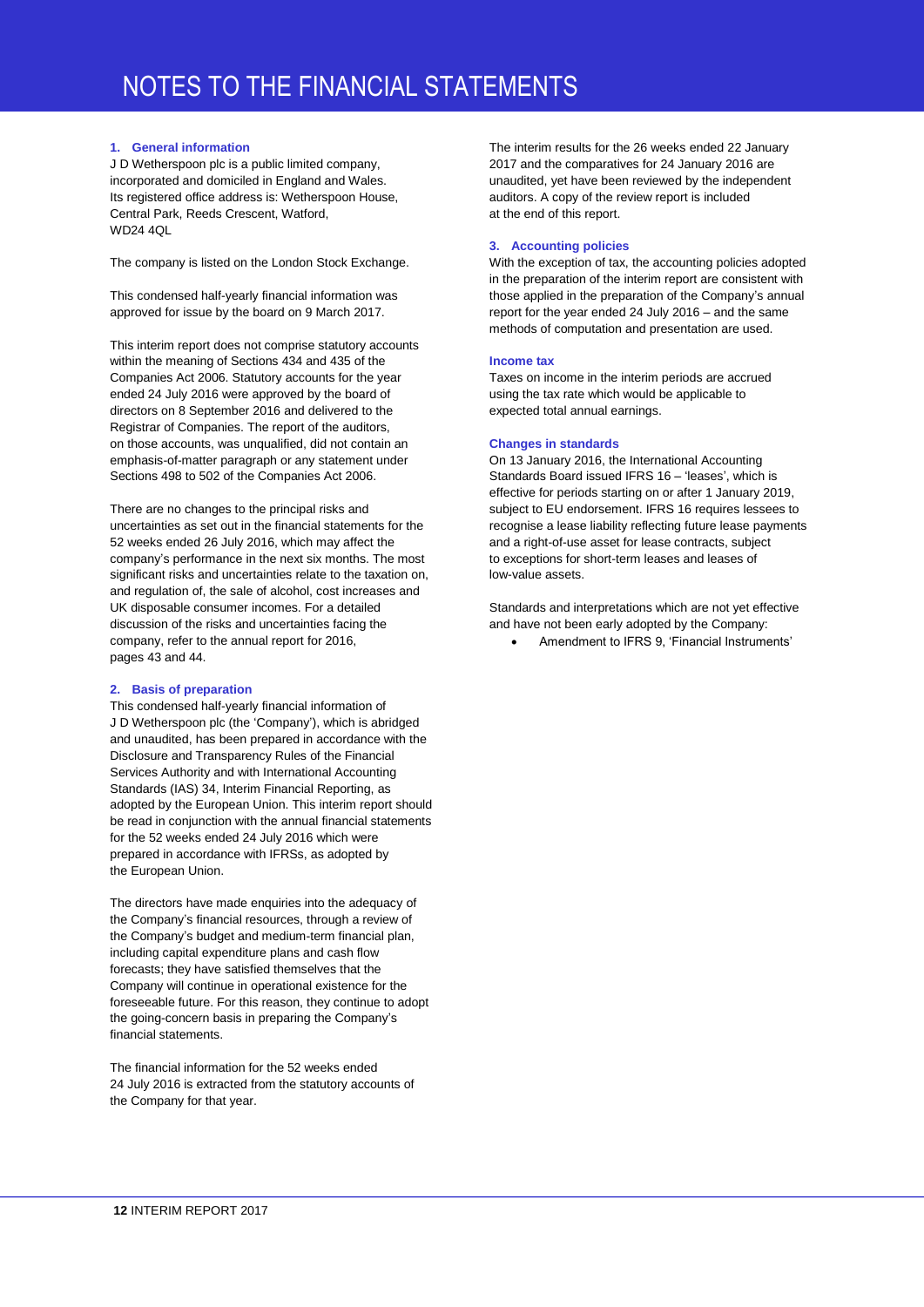## **4. Revenue**

Revenue disclosed in the income statement is analysed as follows:

|                                                          | <b>Unaudited</b> | Unaudited  | Audited   |
|----------------------------------------------------------|------------------|------------|-----------|
|                                                          | 26 weeks         | 26 weeks   | 52 weeks  |
|                                                          | ended            | ended      | ended     |
|                                                          | 22 January       | 24 January | 24 July   |
|                                                          | 2017             | 2016       | 2016      |
|                                                          | £000             | £000       | £000      |
|                                                          |                  |            |           |
| Sales of food, beverages, hotel rooms and machine income | 801.435          | 790.250    | 1,595,197 |

## **5. Operating profit – analysis of costs by nature**

This is stated after charging/(crediting):

| <b>Notes</b>                                        | <b>Unaudited</b> | Unaudited  | Audited  |
|-----------------------------------------------------|------------------|------------|----------|
|                                                     | 26 weeks         | 26 weeks   | 52 weeks |
|                                                     | ended            | ended      | ended    |
|                                                     | 22 January       | 24 January | 24 July  |
|                                                     | 2017             | 2016       | 2016     |
|                                                     | £000             | £000       | £000     |
| Concession rental payments                          | 11.639           | 10.172     | 21,971   |
| Minimum operating lease payments                    | 23.727           | 25.811     | 51,260   |
| Repairs and maintenance                             | 29,232           | 26,109     | 54,924   |
| Net rent receivable                                 | (743)            | (692)      | (1,496)  |
| 11<br>Depreciation of property, plant and equipment | 32.741           | 32.089     | 65,297   |
| 12<br>Amortisation of intangible assets             | 3,332            | 2,713      | 5,949    |
| Depreciation of investment properties<br>13         | 28               | 31         | 62       |
| Amortisation of other non-current assets<br>14      | 206              | 209        | 904      |
| Share-based payments                                | 4,966            | 3,895      | 9,556    |

## **6. Property (gains)/losses**

|                                                       | <b>Unaudited</b> | Unaudited  | Audited  |
|-------------------------------------------------------|------------------|------------|----------|
|                                                       | 26 weeks         | 26 weeks   | 52 weeks |
|                                                       | ended            | ended      | ended    |
|                                                       | 22 January       | 24 January | 24 July  |
|                                                       | 2017             | 2016       | 2016     |
|                                                       | £000             | £000       | £000     |
|                                                       |                  |            |          |
| Non-exceptional property (gains)/losses               |                  |            |          |
| Loss/(gain) on disposal of fixed assets               | 62               | (3,845)    | (4,866)  |
| Additional costs of disposal                          |                  |            | 63       |
| Other property gains                                  | (648)            |            | (532)    |
|                                                       | (586)            | (3,845)    | (5, 335) |
|                                                       |                  |            |          |
| <b>Exceptional property (gains)/losses</b>            |                  |            |          |
| Loss on disposal of fixed assets – disposal programme | 5,618            | 124        | 7,328    |
| Additional costs of disposal                          | 976              |            | 1,149    |
| Impairment of property, plant and equipment           | 5,169            | 89         | 4,809    |
| Impairment of intangible assets                       |                  |            | 239      |
| Impairment of other assets                            |                  |            | 491      |
| Onerous lease (reversals)/provision                   | 122              | (847)      | 545      |
|                                                       | 11,885           | (634)      | 14,561   |
|                                                       |                  |            |          |
| Total property losses/(gains)                         | 11,299           | (4, 479)   | 9,226    |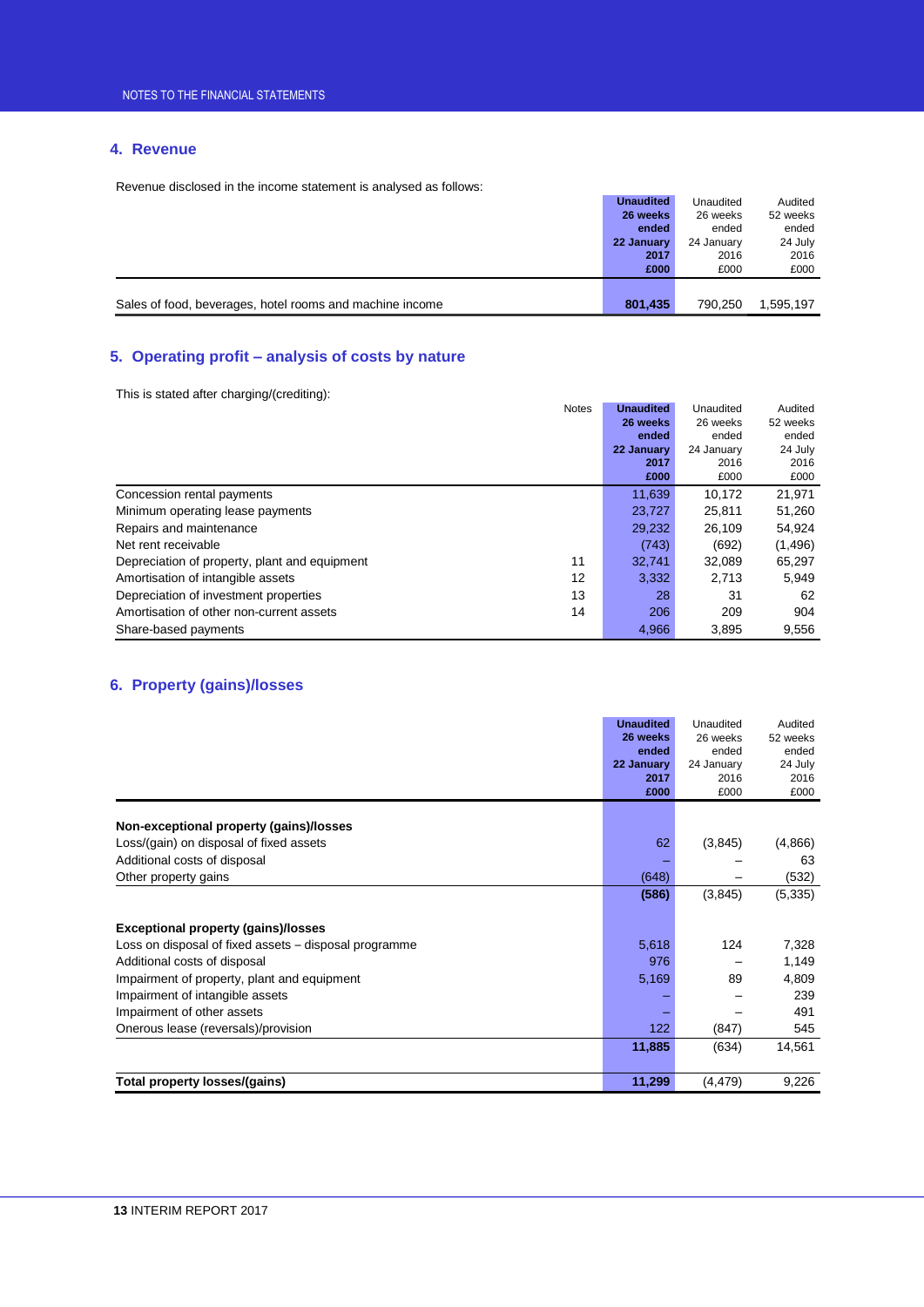## **7. Exceptional items**

|                                                          | <b>Unaudited</b><br>26 weeks | Unaudited<br>26 weeks | Audited<br>52 weeks |
|----------------------------------------------------------|------------------------------|-----------------------|---------------------|
|                                                          | ended                        | ended                 | ended               |
|                                                          | 22 January                   | 24 January            | 24 July             |
|                                                          | 2017                         | 2016                  | 2016                |
|                                                          | £000                         | £000                  | £000                |
| <b>Exceptional property losses</b><br>Disposal programme |                              |                       |                     |
| Loss on disposal of pubs                                 | 6,594                        | 124                   | 8,477               |
| Impairment of assets held for sale                       | 3,899                        | 89                    | 598                 |
| Impairment of property plant and equipment – closed pubs |                              |                       | 2,287               |
| Impairment of other non-current assets - closed pubs     | 1,270                        |                       | 491                 |
| Onerous lease reversal - sold pubs                       | (235)                        |                       | (427)               |
| Onerous lease provision - closed pubs                    | 252                          |                       | 944                 |
|                                                          | 11,780                       | 213                   | 12,370              |
| Other property losses                                    |                              |                       |                     |
| Onerous lease reversal                                   | (208)                        | (1, 122)              | (949)               |
| Onerous lease provision                                  | 313                          | 275                   | 977                 |
| Impairment of property, plant and equipment              |                              |                       | 1,924               |
| Impairment of intangible assets                          |                              |                       | 239                 |
|                                                          | 105                          | (847)                 | 2,191               |
| Total exceptional property losses/(gains)                | 11,885                       | (634)                 | 14,561              |
| Other exceptional items                                  |                              |                       |                     |
| Net exceptional finance income                           | (402)                        |                       |                     |
|                                                          | (402)                        |                       |                     |
| Total pre-tax exceptional items                          | 11,483                       | (634)                 | 14,561              |
|                                                          |                              |                       |                     |
| <b>Exceptional tax</b>                                   |                              |                       |                     |
| Exceptional tax items                                    | (4, 413)                     | (3,786)               | (8, 363)            |
| Tax effect on exceptional items                          | 275                          | 145                   | (483)               |
|                                                          | (4, 138)                     | (3,641)               | (8, 846)            |
| <b>Total exceptional items</b>                           | 7,345                        | (4,275)               | 5.715               |

### **Disposal programme**

The Company has offered a number of its sites for sale. During the half year end, 22 (year end 2016: 29) pubs had been sold, seven (year end 2016: three) were classified as held for sale and an additional pub (year end 2016: nine) had been closed as part of the pub-disposal programme. In the table above, those costs classified as loss on disposal are the loss on sold sites and associated costs to sale.

The costs classified above as impairment of assets held for sale of £3,899,000 (year end 2016: £598,000), relate to the write-down of assets to their assessed recoverable amount for any pubs which the Company has committed to selling. It is the view of management that the Company is committed to selling when a contract for sale has been exchanged. A further impairment of £1,270,000 (year end 2016: £2,788,000) has been recognised for pubs (year end 2016: nine) which have been closed and made available for sale as part of the pub-disposal programme.

### **Other property losses**

The onerous lease provision relates to pubs for which future trading profits, or income from subleases, are not expected to cover the rent. The provision takes several factors into account, including the expected future profitability of the pub and also the amount estimated as payable on surrender of the lease, where this is a likely outcome. In the period, £105,000 (year end 2016: £28,000) was charged net in respect of onerous leases.

Property impairment relates to the situation in which, owing to poor trading performance, pubs are unlikely to generate sufficient cash in the future to justify their current book value. In the period, an exceptional charge of £Nil (year end 2016: £1,924,000) was incurred in respect of the impairment of property, plant and equipment, as required under IAS 36. All exceptional items listed above generated a net cash inflow of £8,520,000 (year end 2016: £13,959,000).

### **Exceptional finance income**

During the period the Company transferred two of its interest-rate swaps to other banks. Transferring the swaps has not changed in anyway the terms, conditions or future cash flows of the swaps. The bank which originally issued the swaps paid the Company £402,000 compensation for agreeing to the transfer.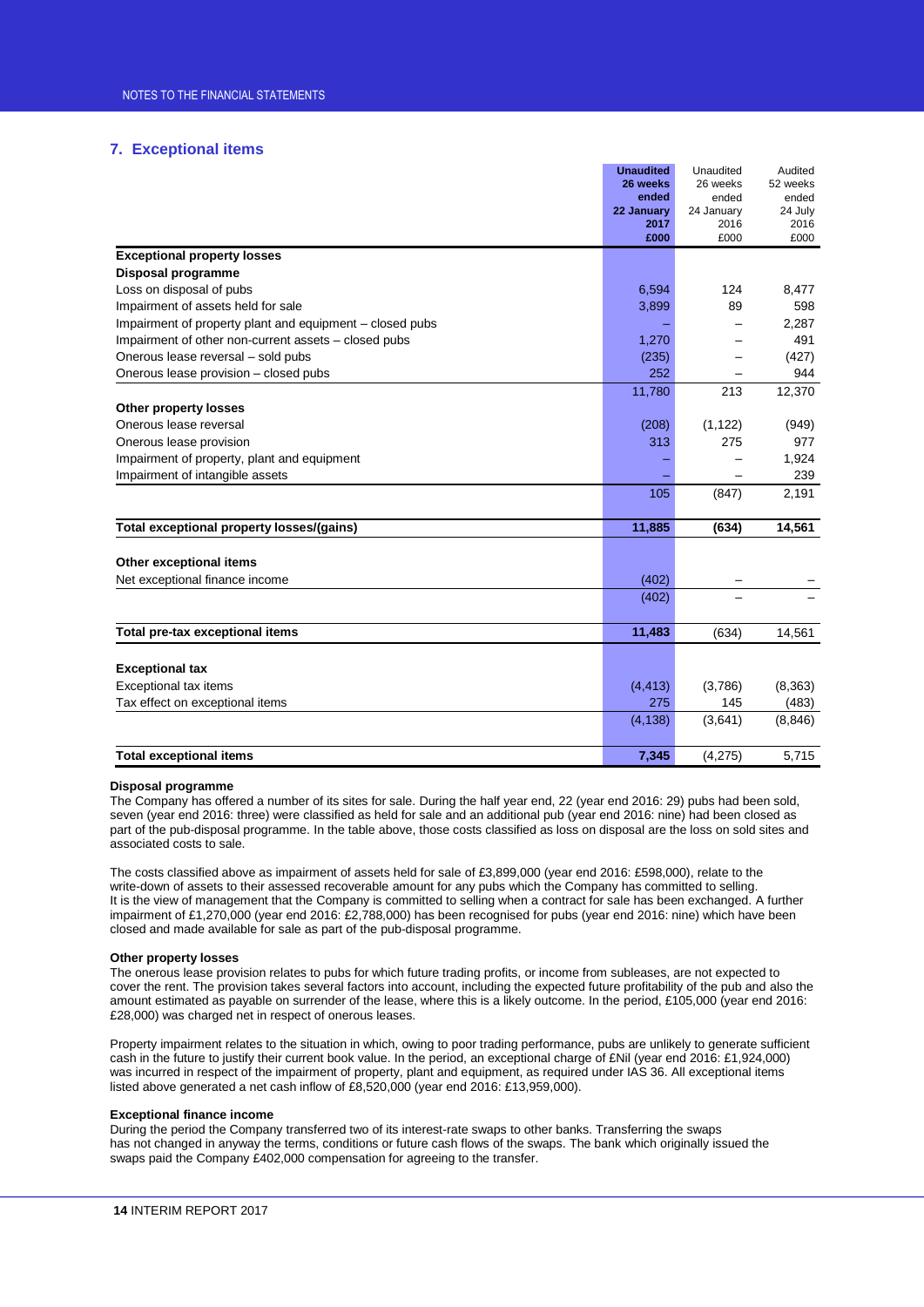## **8. Income tax expense**

The taxation charge for the period ended 22 January 2017 is based on the pre-exceptional profit before tax of £51.4m and the estimated effective tax rate before exceptional items for the year ending 24 July 2017 of 26.8% (July 2016: 29.4%). This comprises a pre-exceptional current tax rate of 24.1% (July 2016: 22.8%) and a pre-exceptional deferred tax rate of 2.7% (July 2016: 6.6%).

The UK standard weighted average tax rate for the period is 19.67% (2016: 20.0%). The current tax rate is higher than the UK standard weighted average tax rate, owing mainly to depreciation which is not eligible for tax relief.

|                                                           | <b>Unaudited</b>             | Unaudited             | Audited             |
|-----------------------------------------------------------|------------------------------|-----------------------|---------------------|
|                                                           | 26 weeks                     | 26 weeks              | 52 weeks            |
|                                                           | ended                        | ended                 | ended               |
|                                                           | 22 January<br>2017           | 24 January            | 24 July             |
|                                                           | £000                         | 2016<br>£000          | 2016<br>£000        |
| Income tax before exceptional items                       |                              |                       |                     |
| Current income tax:                                       |                              |                       |                     |
| Current tax                                               | 12,491                       | 8,559                 | 19,382              |
| Prior year adjustment                                     | (93)                         | (33)                  | (1,035)             |
| Total current income tax                                  | 12,398                       | 8,526                 | 18,347              |
|                                                           |                              |                       |                     |
| Deferred tax:                                             |                              |                       |                     |
| Origination and reversal of temporary differences         | 1,601                        | 961                   | 4,205               |
| Adjustment in respect of prior period                     | (239)                        |                       | 1,137               |
| Total deferred tax                                        | 1,362                        | 961                   | 5,342               |
|                                                           |                              |                       |                     |
| Total income tax expense before exceptional items         | 13,760                       | 9,487                 | 23,689              |
|                                                           |                              |                       |                     |
|                                                           |                              |                       |                     |
| <b>Exceptional income tax</b>                             |                              |                       |                     |
| Exceptional current income tax:                           |                              |                       |                     |
| Current tax on exceptional items                          | 59                           | 145                   | (75)                |
| Total exceptional current income tax                      | 59                           | 145                   | (75)                |
|                                                           |                              |                       |                     |
| Exceptional deferred tax:                                 |                              |                       |                     |
| Deferred tax on exceptional items                         | 216                          |                       | (408)               |
| Impact of change in the UK tax rate - exceptional         | (4, 413)                     | (3,786)               | (8, 363)            |
| Total exceptional deferred tax                            | (4, 197)                     | (3,786)               | (8,771)             |
|                                                           |                              |                       |                     |
| Total exceptional income tax expense on exceptional items | (4, 138)                     | (3,641)               | (8, 846)            |
|                                                           |                              |                       |                     |
|                                                           |                              |                       |                     |
| Tax charge in the income statement                        | 9,622                        | 5,846                 | 14,843              |
|                                                           |                              |                       |                     |
|                                                           | <b>Unaudited</b><br>26 weeks | Unaudited<br>26 weeks | Audited<br>52 weeks |
|                                                           | ended                        | ended                 | ended               |
|                                                           | 22 January                   | 24 January            | 24 July             |
|                                                           | 2017<br>£000                 | 2016<br>£000          | 2016<br>£000        |
| Taken through equity                                      |                              |                       |                     |
| Current tax on share-based payment                        | (127)                        |                       | (159)               |
| Deferred tax on share-based payment                       | (87)                         | 100                   | 99                  |
| Tax charge/(credit)                                       | (214)                        | 100                   | (60)                |
|                                                           |                              |                       |                     |
|                                                           | <b>Unaudited</b>             | Unaudited             | Audited             |
|                                                           | 26 weeks                     | 26 weeks              | 52 weeks            |
|                                                           | ended                        | ended                 | ended               |
|                                                           | 22 January<br>2017           | 24 January<br>2016    | 24 July<br>2016     |
|                                                           | £000                         | £000                  | £000                |
| Taken through comprehensive income                        |                              |                       |                     |
| Deferred tax charge on swaps                              | 5,496                        | 734                   | (4,701)             |
| Impact of change in UK tax rate                           | 304                          |                       | 1,269               |
| Tax charge/(credit)                                       | 5,800                        | 734                   | (3, 432)            |
|                                                           |                              |                       |                     |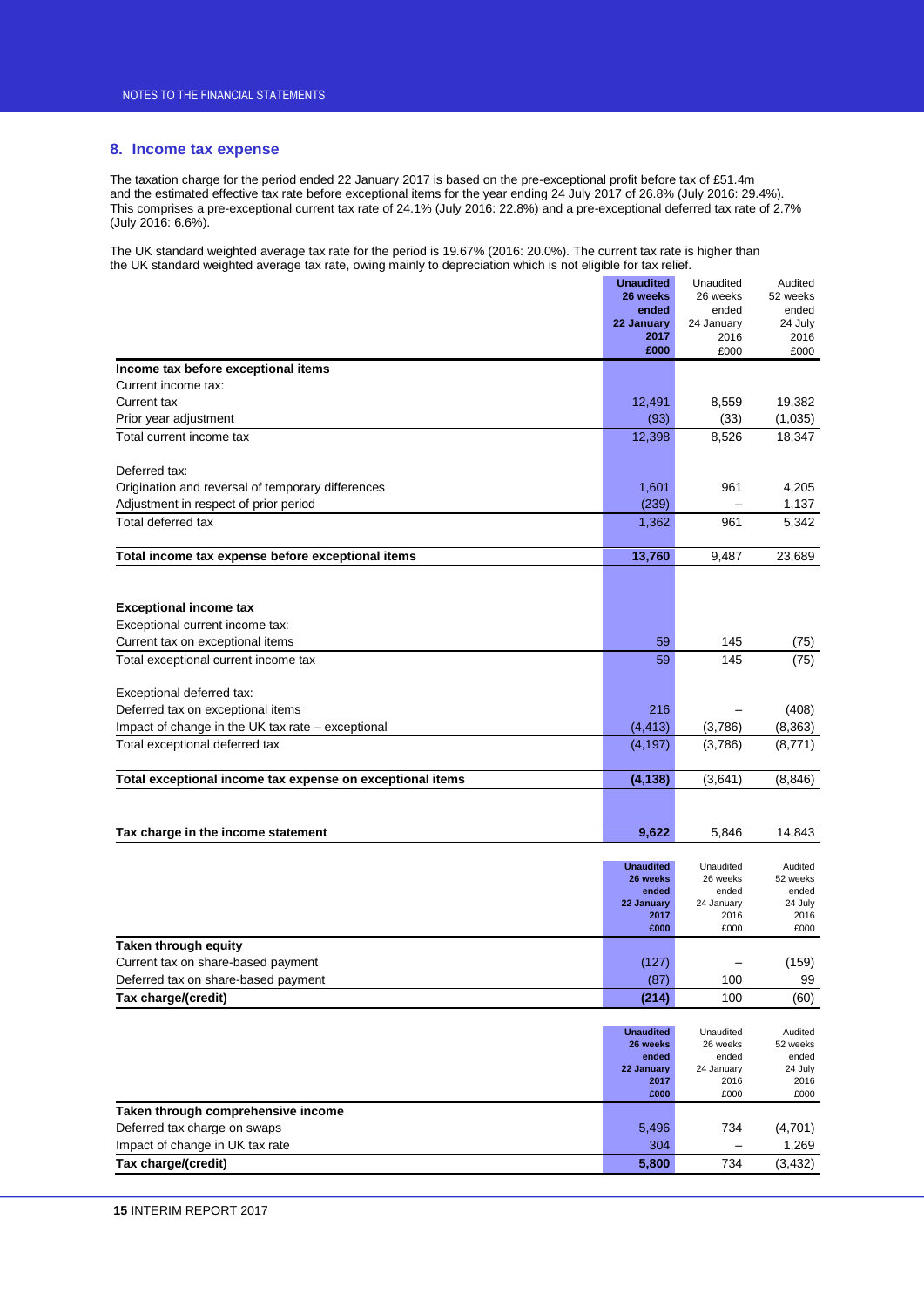## **9. Earnings and free cash flow per share**

Earnings per share are based on the weighted average number of shares in issue of 111,364,354 (2016: 119,030,301), including those held in trust in respect of employee share schemes. Earnings per share, calculated on this basis, are usually referred to as 'diluted', since all of the shares in issue are included.

Accounting standards refer to 'basic earnings' per share – these exclude those shares held in trust in respect of employee share schemes.

|                                           | <b>Unaudited</b><br>26 weeks<br>ended | Unaudited<br>26 weeks<br>ended | Audited<br>52 weeks<br>ended |
|-------------------------------------------|---------------------------------------|--------------------------------|------------------------------|
|                                           | 22 January                            | 24 January                     | 24 July                      |
| Weighted average number of shares         | 2017                                  | 2016                           | 2016                         |
| Shares in issue (used for diluted EPS)    | 111,364,354                           | 119.030.301                    | 117,898,893                  |
| Shares held in trust                      | (2.441.371)                           | (3,417,799)                    | (2,854,697)                  |
| Shares in issue less shares held in trust | 108.922.983                           | 115.612.502                    | 115.044.196                  |

The weighted average number of shares held in trust for employee share schemes has been adjusted to exclude those shares which have vested, but which remain in trust.

|                                               | <b>Profit</b> | <b>Basic EPS</b> | <b>Diluted EPS</b> |
|-----------------------------------------------|---------------|------------------|--------------------|
|                                               |               | pence per        | pence per          |
|                                               |               | ordinary         | ordinary           |
| 26 weeks ended 22 January 2017 unaudited      | £000          | share            | share              |
| Earnings (profit after tax)                   | 30,310        | 27.8             | 27.2               |
| Exclude effect of exceptional items after tax | 7.345         | 6.8              | 6.6                |
| Earnings before exceptional items             | 37.655        | 34.6             | 33.8               |
| Exclude effect of property gains/(losses)     | (586)         | (0.6)            | (0.5)              |
| Underlying earnings before exceptional items  | 37,069        | 34.0             | 33.3               |

|                                               | Profit  | Basic EPS<br>pence per<br>ordinary | Diluted EPS<br>pence per<br>ordinary |
|-----------------------------------------------|---------|------------------------------------|--------------------------------------|
| 26 weeks ended 24 January 2016 unaudited      | £000    | share                              | share                                |
| Earnings (profit after tax)                   | 30.796  | 26.6                               | 25.9                                 |
| Exclude effect of exceptional items after tax | (4,275) | (3.7)                              | (3.6)                                |
| Earnings before exceptional items             | 26.521  | 22.9                               | 22.3                                 |
| Exclude effect of property gains/(losses)     | (3,845) | (3.3)                              | (3.2)                                |
| Underlying earnings before exceptional items  | 22.676  | 19.6                               | 19.1                                 |

|                                               | Profit   | <b>Basic EPS</b> | <b>Diluted EPS</b> |
|-----------------------------------------------|----------|------------------|--------------------|
|                                               |          | pence per        | pence per          |
|                                               |          | ordinary         | ordinary           |
| 52 weeks ended 24 July 2016 audited           | £000     | share            | share              |
| Earnings (profit after tax)                   | 51.206   | 44.5             | 43.4               |
| Exclude effect of exceptional items after tax | 5,715    | 5.0              | 4.9                |
| Earnings before exceptional items             | 56.921   | 49.5             | 48.3               |
| Exclude effect of property gains/(losses)     | (5, 335) | (4.7)            | (4.5)              |
| Underlying earnings before exceptional items  | 51,586   | 44.8             | 43.8               |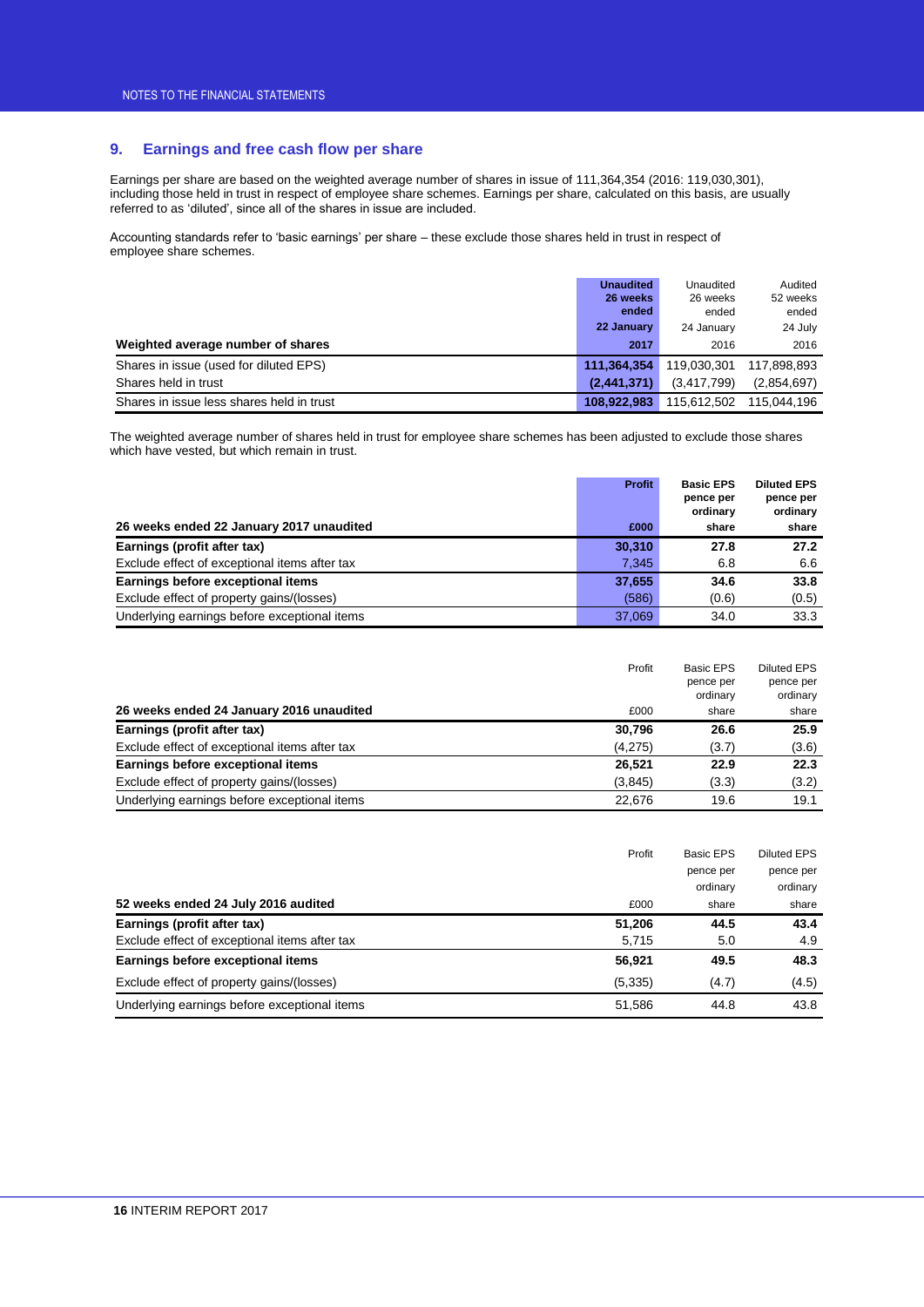## **9. Earnings and free cash flow per share (continued)**

|                                | Free cash | <b>Basic free</b> | <b>Diluted free</b> |
|--------------------------------|-----------|-------------------|---------------------|
|                                | flow      | cash flow         | cash flow           |
|                                |           | pence per         | pence per           |
|                                |           | ordinary          | ordinary            |
|                                | £000      | share             | share               |
| 26 weeks ended 22 January 2017 | 49.224    | 45.2              | 44.2                |
| 26 weeks ended 24 January 2016 | 55.700    | 48.2              | 46.8                |
| 52 weeks ended 24 July 2016    | 90,485    | 78.7              | 76.7                |

The calculation of free cash flow per share is based on the net cash generated by business activities and available for investment in new pub developments and extensions to current pubs, after funding interest, corporation tax, loan issue costs, all other reinvestment in pubs open at the start of the period and the purchase of own shares under the employee share-based schemes ('free cash flow'). It is calculated before taking account of proceeds from property disposals, inflows and outflows of financing from outside sources and dividend payments and is based on the weighted average number of shares in issue, including those held in trust in respect of the employee share schemes.

## **10. Cash generated from operations**

|                                                          | <b>Notes</b> | <b>Unaudited</b> | Unaudited    | Audited      |
|----------------------------------------------------------|--------------|------------------|--------------|--------------|
|                                                          |              | 26 weeks         | 26 weeks     | 52 weeks     |
|                                                          |              | ended            | ended        | ended        |
|                                                          |              | 22 January       | 24 January   | 24 July      |
|                                                          |              | 2017<br>£000     | 2016<br>£000 | 2016<br>£000 |
|                                                          |              |                  |              |              |
| Profit for the period                                    |              | 30,310           | 30,796       | 51,206       |
| Adjusted for:                                            |              |                  |              |              |
| Tax                                                      | 8            | 9,622            | 5,846        | 14,843       |
| Share-based charges                                      | 5            | 4,966            | 3,895        | 9,556        |
| Loss/(gain) on disposal of property, plant and equipment | 6            | 5,680            | (3,821)      | 2,462        |
| Net onerous lease provision                              | 6            | 122              | (847)        | 545          |
| Net impairment charge                                    | 7            | 5,169            | 89           | 5,539        |
| Interest receivable                                      |              | (38)             | (76)         | (116)        |
| Interest payable                                         |              | 12,533           | 15.545       | 30,973       |
| Depreciation of property, plant and equipment            | 11           | 32,741           | 32,089       | 65,297       |
| Amortisation of intangible assets                        | 12           | 3,332            | 2,713        | 5,949        |
| Depreciation on investment properties                    | 13           | 28               | 31           | 62           |
| Amortisation of other non-current assets                 | 14           | 206              | 209          | 904          |
| Amortisation of bank loan issue costs                    | 15           | 1,777            | 1,797        | 3,595        |
| Aborted properties costs                                 |              | 631              | 202          | 614          |
| Net exceptional finance income                           |              | (402)            |              |              |
|                                                          |              | 106,677          | 88,468       | 191,429      |
| Change in inventories                                    |              | (1,233)          | (562)        | 283          |
| Change in receivables                                    |              | (793)            | (1,585)      | 954          |
| Change in payables                                       |              | 401              | 14,320       | (10, 830)    |
| Cash flow from operating activities                      |              | 105,052          | 100,641      | 181,836      |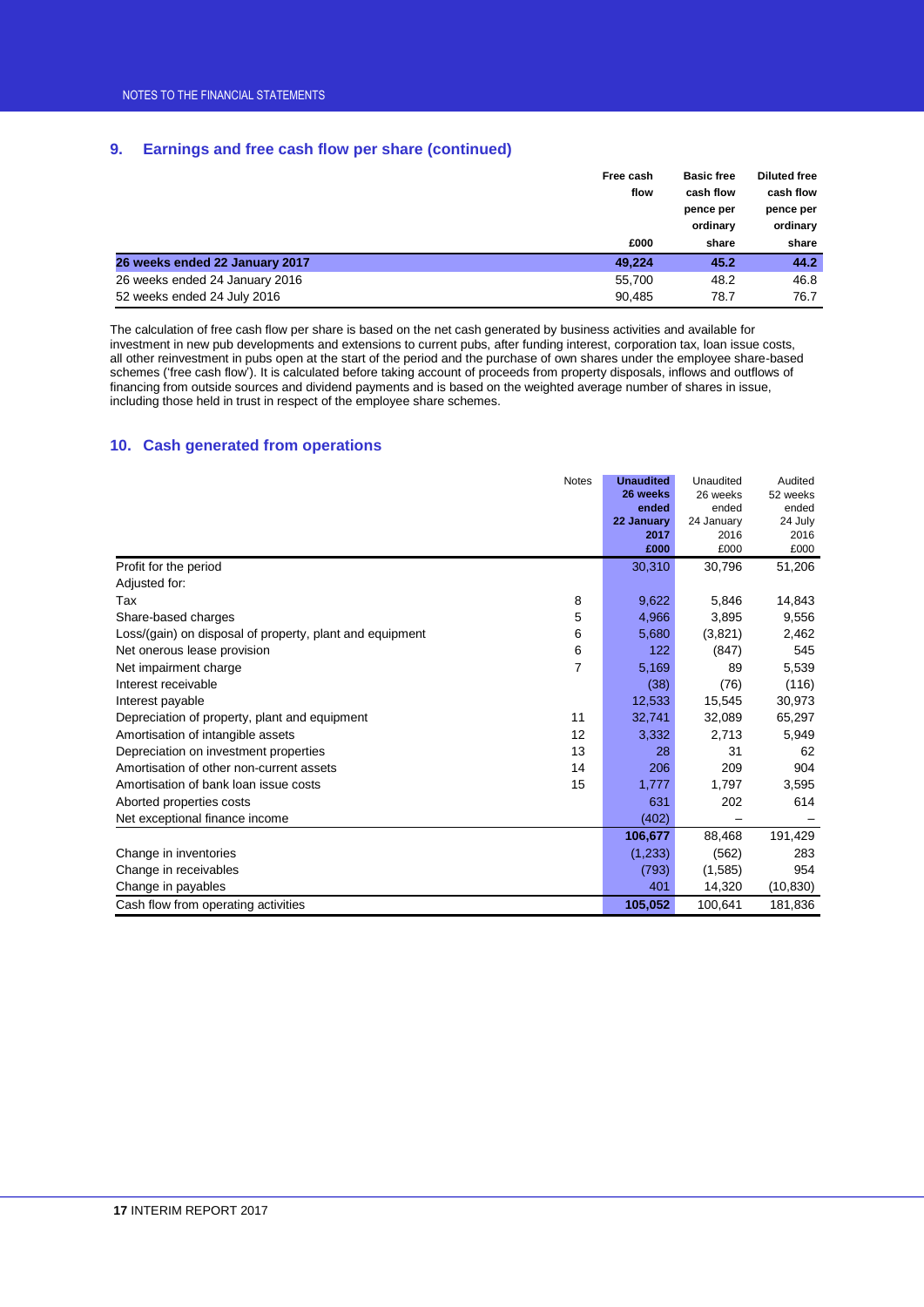## **11. Property, plant and equipment**

|                                          | <b>Freehold and</b><br>long-leasehold<br>property | Short-<br>leasehold<br>property | Equipment,<br>fixtures<br>and fittings | Assets<br>under<br>construction | <b>Total</b>     |
|------------------------------------------|---------------------------------------------------|---------------------------------|----------------------------------------|---------------------------------|------------------|
| Cost:                                    | £000                                              | £000                            | £000                                   | £000                            | £000             |
| At 26 July 2015                          | 876,021                                           | 425,350                         | 520,781                                | 62,779                          | 1,884,931        |
| <b>Additions</b>                         | 24,009                                            | 1,802                           | 15,024                                 | 23,526                          | 64,361           |
| Transfers                                | 24,766                                            | 1,498                           | 5,043                                  | (31, 307)                       |                  |
| Exchange differences                     | 443                                               | 142                             | 223                                    | 1,065                           | 1,873            |
| Transfer to held for sale                |                                                   | (2,575)                         | (1,690)                                |                                 | (4,265)          |
| Disposals                                |                                                   | (1,097)                         | (1,316)                                |                                 | (2, 413)         |
| Reclassification                         | 4,208                                             | (4,208)                         |                                        |                                 |                  |
| At 24 January 2016                       | 929,447                                           | 420,912                         | 538,065                                | 56,063                          | 1,944,487        |
| Additions                                | 29,887                                            | 7,811                           | 17,006                                 | 6,807                           | 61,511           |
| <b>Transfers</b>                         | 2,799                                             | 312                             | 797                                    | (3,908)                         |                  |
| Exchange differences                     | 622                                               | 201                             | 326                                    | 1,583                           | 2,732            |
| Transfer to held for sale                | (3,869)                                           | (1,889)                         | (2, 149)                               |                                 | (3,642)          |
| <b>Disposals</b>                         | (32, 488)                                         | (4,342)                         | (12,920)                               |                                 | (54, 015)        |
| Reclassification                         | 9,344                                             | (9, 344)                        |                                        |                                 |                  |
| At 24 July 2016                          | 935,742                                           | 413,661                         | 541,125                                | 60,545                          | 1,951,073        |
| Additions                                | 52,097                                            | 1,855                           | 14,507                                 | 27,241                          | 95,700           |
| Transfers                                | 14,403                                            | 3,163                           | 2,860                                  | (20, 426)                       |                  |
| Exchange differences                     | 435                                               | 80                              | 156                                    | 365                             | 1,036            |
| Transfer to held for sale                | (10,059)                                          | (5,004)                         | (4, 493)                               |                                 | (19, 556)        |
| Disposals                                | (13, 723)                                         | (8,082)                         | (10, 813)                              |                                 | (32, 618)        |
| Reclassification                         | 16,546                                            | (16, 546)                       |                                        |                                 |                  |
| At 22 January 2017                       | 995,441                                           | 389,127                         | 543,342                                | 67,725                          | 1,995,635        |
|                                          |                                                   |                                 |                                        |                                 |                  |
| Accumulated depreciation and impairment: |                                                   |                                 |                                        |                                 |                  |
| At 26 July 2015                          | (174, 449)                                        | (204, 712)                      | (352, 014)                             |                                 | (731, 175)       |
| Provided during the period               | (7, 315)                                          | (7,073)                         | (17, 701)                              |                                 | (32,089)         |
| Transfers                                |                                                   |                                 |                                        |                                 |                  |
| Exchange differences                     | (1)                                               | (1)                             | (6)                                    |                                 | (8)              |
| Impairment loss                          |                                                   | (71)                            | (18)                                   |                                 | (89)             |
| Transfer to held for sale                |                                                   | 2,495                           | 1,574                                  |                                 | 4,069            |
| <b>Disposals</b>                         |                                                   | 749                             | 1,093                                  |                                 | 1,842            |
| Reclassification                         | (3, 191)                                          | 3,191                           |                                        |                                 |                  |
| At 24 January 2016                       | (184, 956)                                        | (205, 422)                      | (367,072)                              | $\qquad \qquad -$               | (757, 450)       |
| Provided during the period               | (7, 427)                                          | (7,601)                         | (18, 180)                              |                                 | (33,208)         |
| <b>Transfers</b>                         |                                                   |                                 |                                        |                                 |                  |
| Exchange differences                     | (17)                                              | (10)                            | (91)                                   |                                 | (118)            |
| Impairment loss                          | (869)                                             | (2,915)                         | (936)                                  |                                 | (4, 720)         |
| Transfer to held for sale                | 3,228                                             | 1,846                           | 1,883                                  |                                 | 6,957            |
| Disposals                                | 12,484                                            | 3,475                           | 10,019                                 |                                 | 25,978           |
| Reclassification                         | (3, 483)                                          | 3,483                           |                                        |                                 |                  |
| At 24 July 2016                          | (181, 040)                                        | (207, 144)                      | (374, 377)                             | -                               | (762, 561)       |
| Provided during the period               | (7, 746)                                          | (6, 729)                        | (18, 266)                              |                                 | (32, 741)        |
| <b>Transfers</b>                         |                                                   |                                 |                                        |                                 |                  |
| Exchange differences                     | (13)                                              | (8)<br>(836)                    | (82)                                   |                                 | (103)            |
| Impairment loss                          | (3,885)                                           |                                 | (447)                                  |                                 | (5, 168)         |
| Transfer to held for sale<br>Disposals   | 6,134<br>6,259                                    | 5,234<br>4,400                  | 4,055<br>8,108                         |                                 | 15,423<br>18,767 |
| Reclassification                         | (9,644)                                           | 9,644                           |                                        |                                 |                  |
| At 22 January 2017                       | (189, 935)                                        | (195, 439)                      | (381,009)                              |                                 | (766, 383)       |
|                                          |                                                   |                                 |                                        |                                 |                  |
| Net book amount at 22 January 2017       | 805,506                                           | 193,688                         | 162,333                                | 67,725                          | 1,229,252        |
| Net book amount at 24 July 2016          | 754,702                                           | 206,517                         | 166,748                                | 60,545                          | 1,188,512        |
| Net book amount at 24 January 2016       | 744,491                                           | 215,490                         | 170,993                                | 56,063                          | 1,187,037        |
| Net book amount at 26 July 2015          | 701,572                                           | 220,638                         | 168,767                                | 62,779                          | 1,153,756        |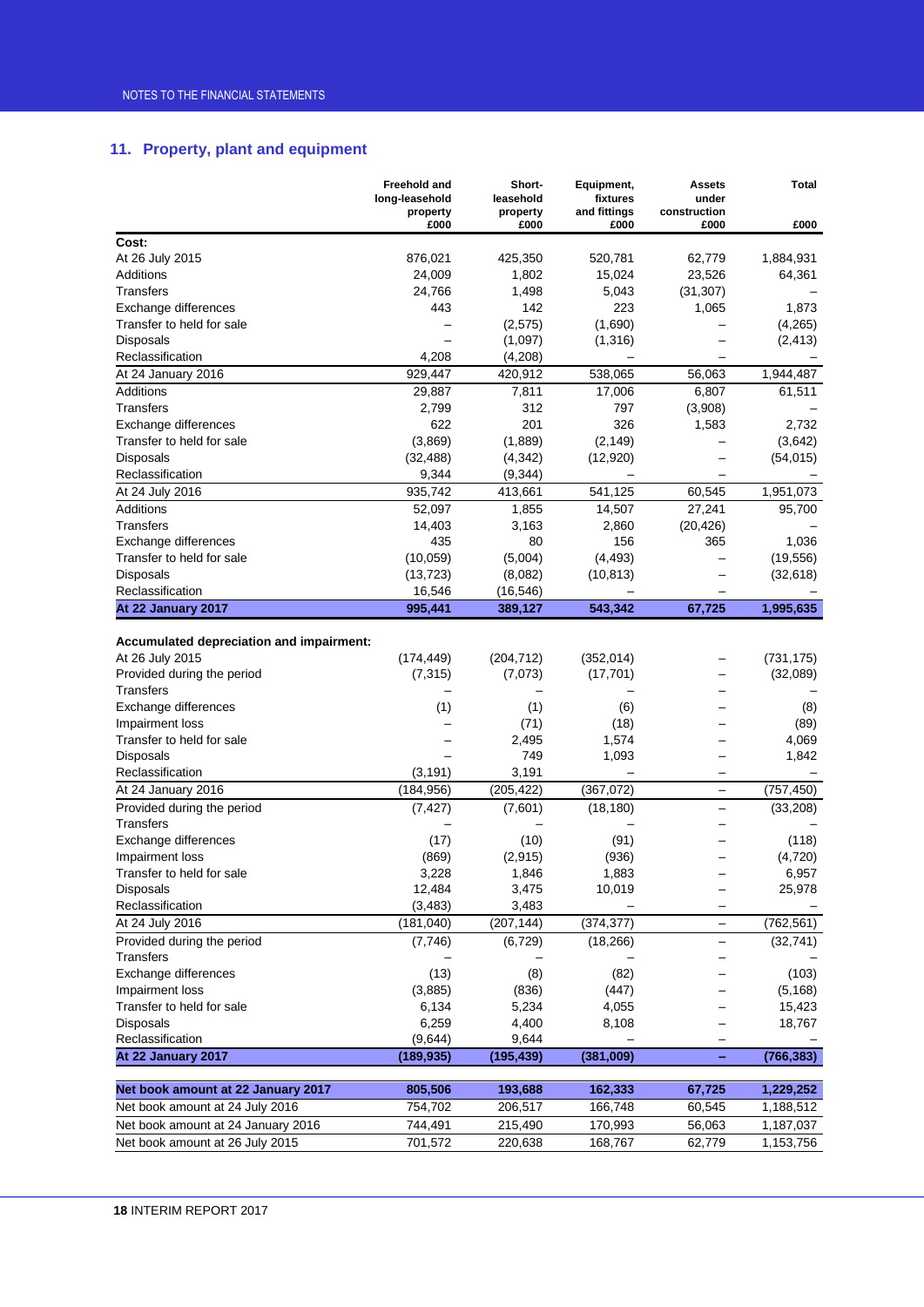## **11. Property, plant and equipment (continued)**

During the period, seven (2016: three) pubs, with a carrying value of £4,133,000 (2016: £196,000), were classified as held for sale. These pubs are being disposed of as part of the Company's pub-disposal programme. Other movements include property impairment and foreign currency translation.

In addition, a carrying value of £49,000 was transferred out of other non-current assets held for sale, totalling £4,182,000, related to the same pubs.

## **12. Intangible assets**

|                           | £000   |
|---------------------------|--------|
| Cost:                     |        |
| At 26 July 2015           | 53,353 |
| Additions                 | 2,645  |
| At 24 January 2016        | 55,998 |
| Additions                 | 598    |
| Disposals                 | (5)    |
| At 24 July 2016           | 56,591 |
| Additions                 | 7,090  |
| Transfer to held for sale | (8)    |
| Disposals                 | (6)    |
| At 22 January 2017        | 63,667 |
|                           |        |
|                           |        |

## **Accumulated amortisation and impairment:**

| At 22 January 2017         | (32, 858) |
|----------------------------|-----------|
| <b>Disposals</b>           | 6         |
| Transfer to held for sale  | 8         |
| Provided during the period | (3, 332)  |
| At 24 July 2016            | (29, 540) |
| <b>Disposals</b>           | 5         |
| Impairment loss (reversal) | (239)     |
| Exchange differences       | (1)       |
| Provided during the period | (3,236)   |
| At 24 January 2016         | (26,069)  |
| Provided during the period | (2,713)   |
| At 26 July 2015            | (23, 356) |

| Net book amount at 22 January 2017 | 30,809 |
|------------------------------------|--------|
| Net book amount at 24 July 2016    | 27.051 |
| Net book amount at 24 January 2016 | 29.929 |
| Net book amount at 26 July 2015    | 29.997 |

The intangible assets relates to computer software and development.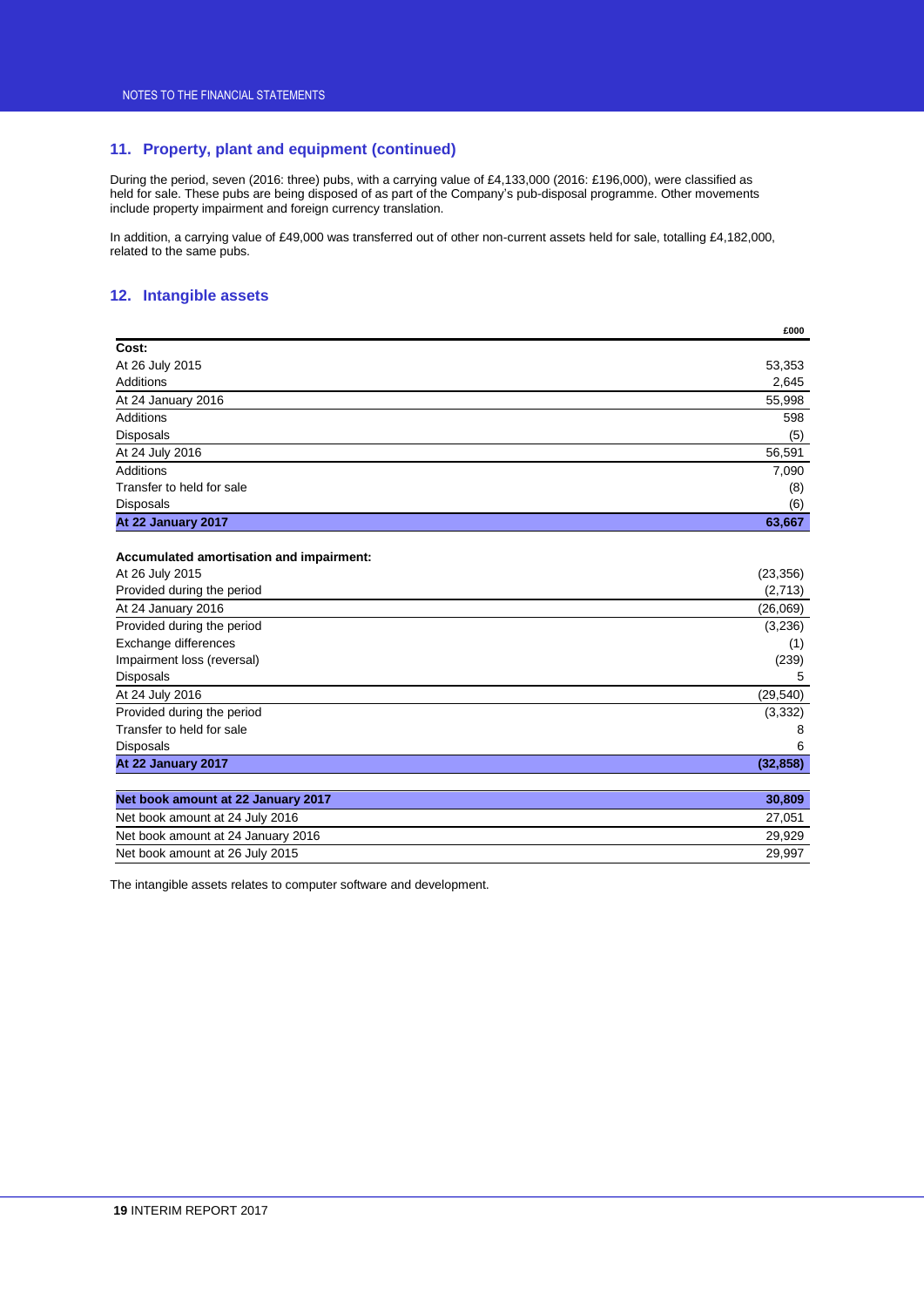## **13. Investment property**

|                    | £000    |
|--------------------|---------|
| Cost:              |         |
| At 26 July 2015    | 8,754   |
| Additions          |         |
| At 24 January 2016 | 8,754   |
| Additions          |         |
| Disposals          | (1,003) |
| At 24 July 2016    | 7,751   |
| Additions          |         |
| At 22 January 2017 | 7,751   |

## **Accumulated depreciation:**

| Not heal amazint at 22 January 2047 | フェフフ  |
|-------------------------------------|-------|
|                                     |       |
| At 22 January 2017                  | (174) |
| Provided during the period          | (28)  |
| At 24 July 2016                     | (146) |
| <b>Disposals</b>                    | 19    |
| Provided during the period          | (31)  |
| At 24 January 2016                  | (134) |
| Provided during the period          | (31)  |
| At 26 July 2015                     | (103) |

| Net book amount at 22 January 2017 | 7.577 |
|------------------------------------|-------|
| Net book amount at 24 July 2016    | 7.605 |
| Net book amount at 24 January 2016 | 8.620 |
| Net book amount at 26 July 2015    | 8.651 |

Rental income received in the period from investment properties was £177,000 (2016: £191,000). Operating costs, excluding depreciation, incurred in relation to these properties amounted to £4,000 (2016: £28,000).

In the opinion of the directors, the cost as stated above is equivalent to the fair value of properties.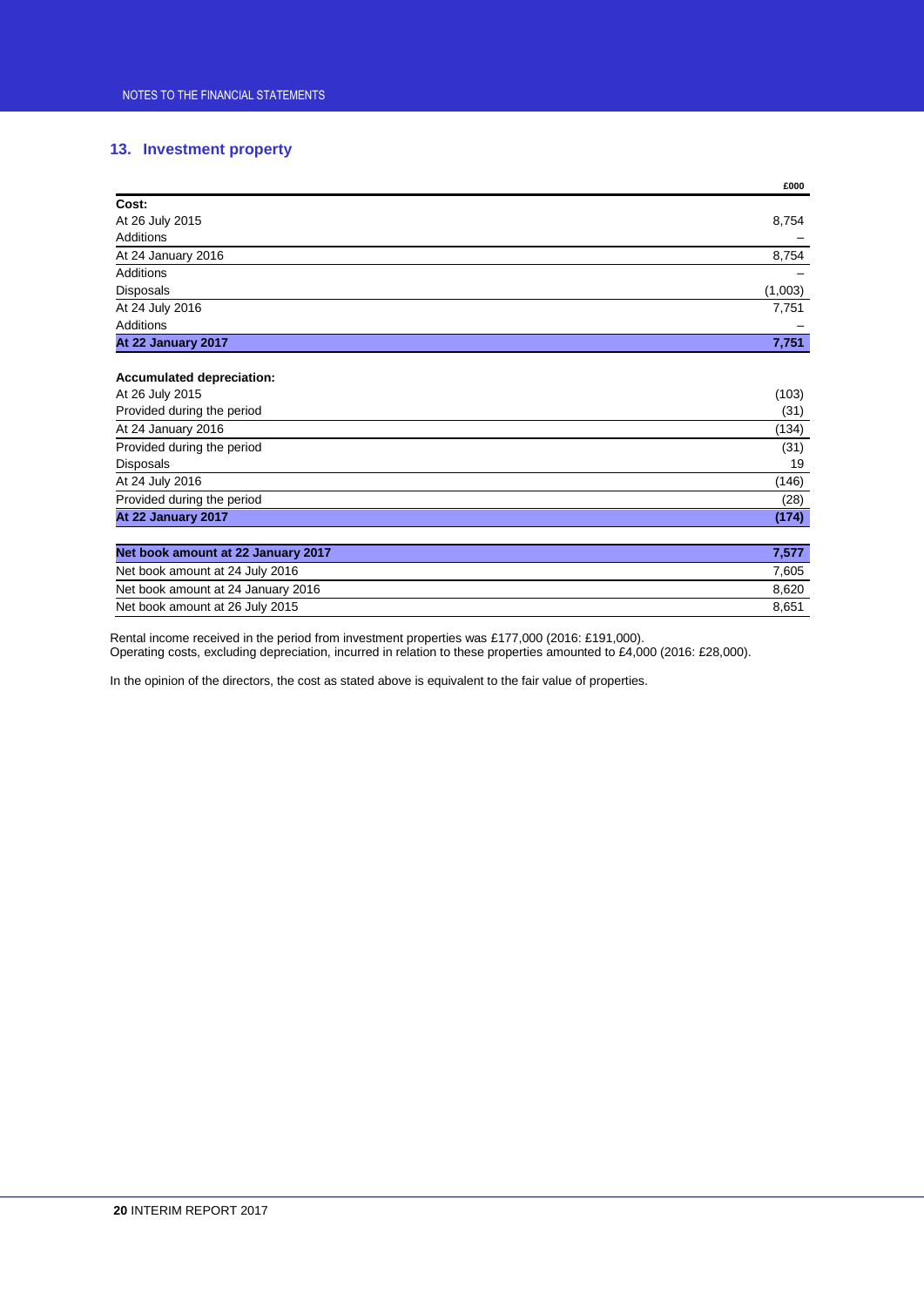## **14. Other non-current assets**

|                                          | Lease<br>premiums<br>£000 |
|------------------------------------------|---------------------------|
| Cost:                                    |                           |
| At 26 July 2015                          | 15,205                    |
| <b>Disposals</b>                         |                           |
| At 24 January 2016                       | 15,205                    |
| <b>Additions</b>                         | 1,090                     |
| <b>Disposals</b>                         | (65)                      |
| At 24 July 2016                          | 16,230                    |
| Transfer to held for sale                | (76)                      |
| <b>Disposals</b>                         | (1,661)                   |
| At 22 January 2017                       | 14,493                    |
| Accumulated amortisation and impairment: |                           |
| At 26 July 2015                          | (5, 177)                  |
| Provided during the period               | (209)                     |
| Exchange differences                     | (1)                       |
| Impairment loss (reversal)               | (11)                      |
| At 24 January 2016                       | (5, 398)                  |
| Provided during the period               | (695)                     |
| Exchange differences                     | 3                         |
| Impairment loss (reversal)               | (480)                     |
| <b>Disposals</b>                         | 65                        |
| At 24 July 2016                          | (6, 505)                  |
| Provided during the period               | (206)                     |
| Transfer to held for sale                | 27                        |
| Disposals                                | 884                       |
| At 22 January 2017                       | (5,800)                   |
|                                          |                           |
| Net book amount at 22 January 2017       | 8,693                     |
| Net book amount at 24 July 2016          | 9,725                     |
| Net book amount at 24 January 2016       | 9,807                     |
| Net book amount at 26 July 2015          | 10,028                    |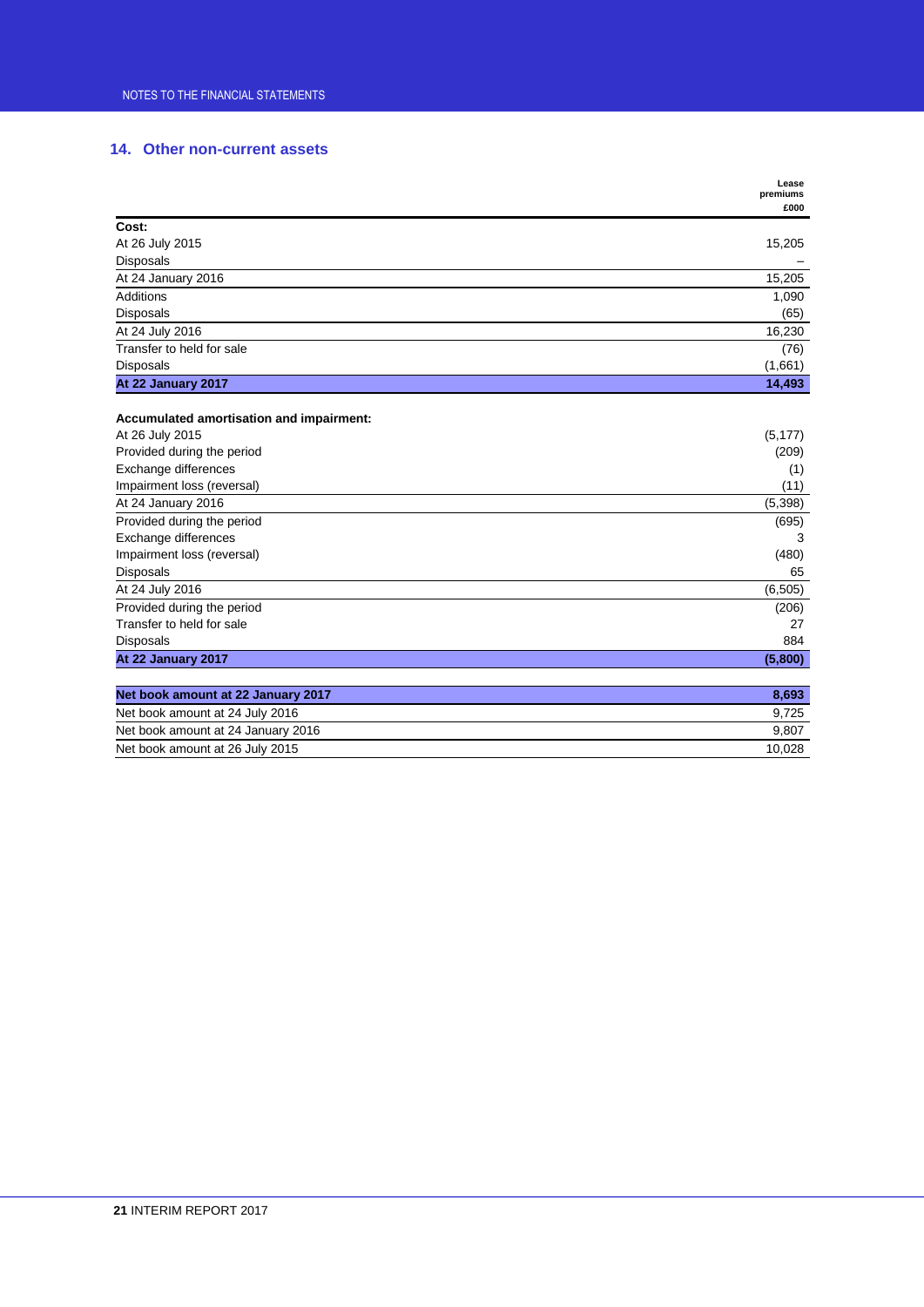## **15. Analysis of change in net debt**

|                                                     | 24 July    | Cash      | Non-cash | 22 January |
|-----------------------------------------------------|------------|-----------|----------|------------|
|                                                     | 2016       | flows     | movement | 2017       |
|                                                     | £000       | £000      | £000     | £000       |
| <b>Borrowings</b>                                   |            |           |          |            |
| Cash in hand                                        | 32,658     | (3,932)   |          | 28,726     |
| Other loans                                         | (112)      | 58        | (26)     | (80)       |
| Current net borrowings                              | 32,546     | (3,874)   | (26)     | 28,646     |
| Bank loans – due after one year                     | (683, 104) | (39, 588) | (1,777)  | (724, 469) |
| Other loans                                         | (202)      |           | 26       | (176)      |
| Non-current net borrowings                          | (683, 306) | (39, 588) | (1,751)  | (724, 645) |
| Net debt                                            | (650, 760) | (43, 462) | (1,777)  | (695, 999) |
| <b>Derivatives</b>                                  |            |           |          |            |
| Interest-rate swaps asset – due after one year      |            |           | 17,645   | 17,645     |
| Interest-rate swaps liability – due before one year | (79)       |           | 79       |            |
| Interest-rate swap liability – due after one year   | (63, 398)  | -         | 12,657   | (50, 741)  |
| <b>Total derivatives</b>                            | (63,477)   |           | 30,381   | (33,096)   |
|                                                     |            |           |          |            |
| Net debt after derivatives                          | (714, 237) | (43, 462) | 28,604   | (729,095)  |

During the financial period, the Company entered into three tranches of forward-starting interest-rate swap agreements totalling £850m. The weighted average interest rate of the first tranche of swaps is 0.6585% from October 2016 to July 2026. The weighted average interest rate of second tranche of swaps is 1.1961% from July 2021 to July 2026. The weighted average interest rate of the third tranche of swaps is 1.1961% from July 2023 to July 2026. Using interest rates swaps, the company has fixed interest rates on £600m of debt until July 2026.

## **16. Fair values**

The table below highlights any differences between the book value and the fair value of financial instruments.

|                                                                                                                              | <b>Unaudited</b><br>22 January<br>2017<br><b>Book value</b><br>£000 | <b>Unaudited</b><br>22 January<br>2017<br><b>Fair value</b><br>£000 | Unaudited<br>24 January<br>2016<br>Book value<br>£000 | Unaudited<br>24 January<br>2016<br>Fair value<br>£000 | Audited<br>24 July<br>2016<br>Book value<br>£000 | Audited<br>24 July<br>2016<br>Fair value<br>£000 |
|------------------------------------------------------------------------------------------------------------------------------|---------------------------------------------------------------------|---------------------------------------------------------------------|-------------------------------------------------------|-------------------------------------------------------|--------------------------------------------------|--------------------------------------------------|
| Financial assets at amortised cost                                                                                           |                                                                     |                                                                     |                                                       |                                                       |                                                  |                                                  |
| Cash and cash equivalents                                                                                                    | 28,726                                                              | 28,726                                                              | 29,345                                                | 29,345                                                | 32,658                                           | 32,658                                           |
| <b>Receivables</b>                                                                                                           | 4,312                                                               | 4,312                                                               | 5,287                                                 | 5,287                                                 | 2,236                                            | 2,236                                            |
| <b>Financial liabilities at amortised cost</b><br>Trade and other payables<br>Finance lease obligations<br><b>Borrowings</b> | (224, 316)<br>(724, 725)                                            | (224, 316)<br>(721, 025)                                            | (227, 136)<br>(695)<br>(654, 793)                     | (227, 136)<br>(695)<br>(656, 111)                     | (216, 875)<br>683,418                            | (216, 875)<br>684,037                            |
| Financial assets at fair value<br>Non-current interest-rate swap assets:<br>cash flow hedges                                 | 17,645                                                              | 17,645                                                              |                                                       |                                                       |                                                  |                                                  |
| Financial liabilities at fair value                                                                                          |                                                                     |                                                                     |                                                       |                                                       |                                                  |                                                  |
| Current interest-rate swap liabilities:<br>cash flow hedges                                                                  |                                                                     |                                                                     | (3,988)                                               | (3,988)                                               | (79)                                             | (79)                                             |
| Non-current interest-rate swap liabilities:<br>cash flow hedges                                                              | (50, 741)                                                           | (50, 741)                                                           | (44, 505)                                             | (44, 505)                                             | (63, 398)                                        | (63, 398)                                        |

The fair value of finance leases has been calculated by discounting the expected cash flows at the period end's prevailing interest rates. The fair value of derivatives has been calculated by discounting all future cash flows by the market yield curve at the balance sheet date. The fair value of borrowings has been calculated by discounting the expected future cash flows at the period end's prevailing interest rates. The fair value of receivables excludes prepayment and accrued income. The fair value of trade and other payables excludes other taxes and Social Security.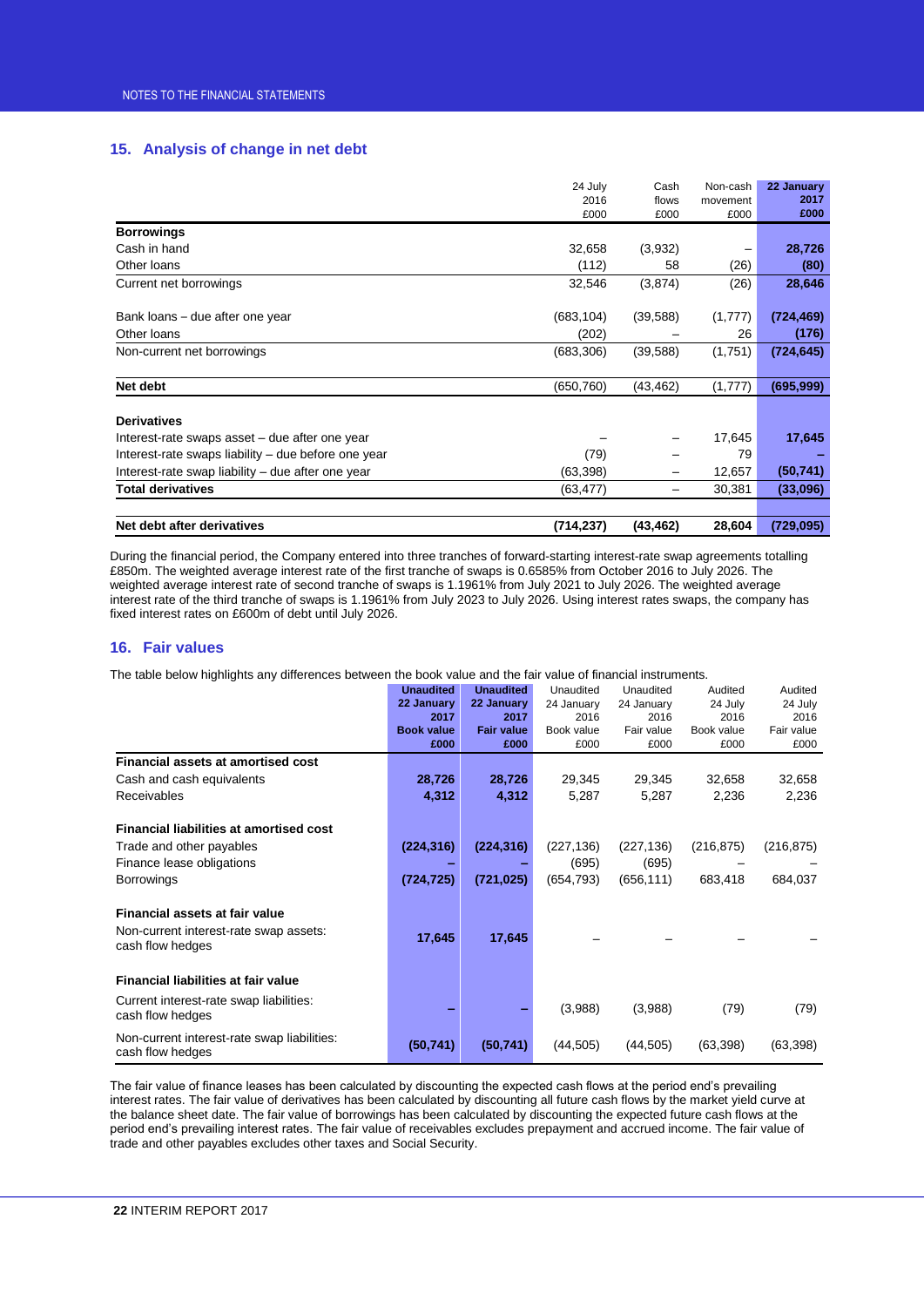## **15. Fair values (continued)**

## **Interest-rate swaps**

At 22 January 2017, the Company had fixed-rate swaps designated as hedges of floating-rate borrowings. The floating-rate borrowings are interest-bearing borrowings at rates based on LIBOR, fixed for periods of one month. The interest-rate swaps of the floating-rate borrowings were assessed to be effective.

|                                                   | Change in<br>fair value | <b>Deferred</b><br>tax | Total     |
|---------------------------------------------------|-------------------------|------------------------|-----------|
| Changes in valuation of swaps                     | £000                    | £000                   | £000      |
| Fair value at 24 January 2016 (unaudited)         | 48.493                  | (8,728)                | 39.765    |
| Loss taken directly to other comprehensive income | 14,984                  | (2,698)                | 12,286    |
| Fair value at 24 July 2016 (audited)              | 63.477                  | (11, 426)              | 52,051    |
| Tax rate change                                   |                         | 304                    | 304       |
| Gain taken directly to other comprehensive income | (30, 381)               | 5.496                  | (24, 885) |
| Fair value at 22 January 2017 (unaudited)         | 33.096                  | (5,626)                | 27,470    |

## **Fair value of financial assets and liabilities**

Effective from 27 July 2009, the Company adopted the amendment to IFRS 13 for financial instruments which are measured in the balance sheet at fair value. This requires disclosure of fair value measurements by level, using the following fair value measurement hierarchy:

- Quoted prices in active markets for identical assets or liabilities (level 1)
- Inputs other than quoted prices included in level 1 which are observable for the asset or liability, either directly or indirectly (level 2)
- Inputs for the asset or liability which are not based on observable market data (level 3)

The fair value of the interest-rate swaps of £33.1m is considered to be level 2. All other financial assets and liabilities are measured in the balance sheet at amortised cost.

## **17. Dividends paid and proposed**

|                                    | <b>Unaudited</b> | Unaudited      | Audited  |
|------------------------------------|------------------|----------------|----------|
|                                    | 26 weeks         | 26 weeks       | 52 weeks |
|                                    | ended            | ended          | ended    |
|                                    | 22 January       | 24 January     | 24 July  |
|                                    | 2017             | 2016           | 2016     |
|                                    | £000             | £000           | £000     |
| Paid in the period                 |                  |                |          |
| 2015 final dividend                |                  | 9,543          | 9,543    |
| 2016 interim dividend              | 8,933            |                | 4,647    |
|                                    | 8,933            | 9,543          | 14,190   |
|                                    |                  |                |          |
| Dividends in respect of the period |                  |                |          |
| Interim dividend                   | 4,416            | 4,625          |          |
| Final dividend                     |                  |                | 9,084    |
|                                    | 4,416            | 4,625          | 9,084    |
|                                    |                  |                |          |
| Dividend per share                 | 4 <sub>p</sub>   | 4 <sub>p</sub> | 8p       |
| Dividend cover                     | 3.4              | 3.2            | 3.6      |

Dividend cover is calculated as profit after tax and exceptional items over dividend paid.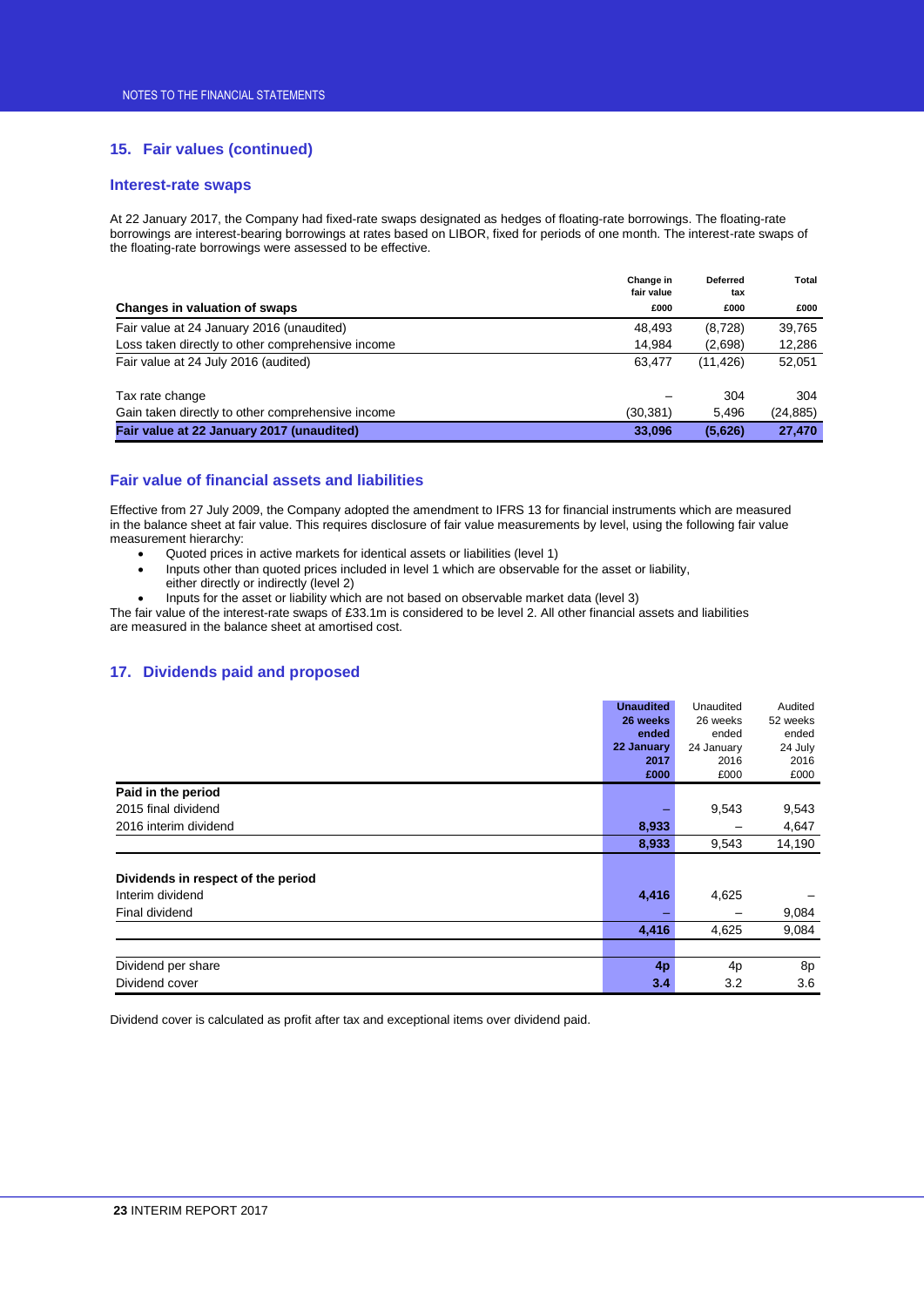## **18. Share capital**

|                                                | Number of<br>shares<br>000s | Share<br>capital<br>£000 |
|------------------------------------------------|-----------------------------|--------------------------|
| Opening balance at 26 July 2015 (audited)      | 119,349                     | 2,387                    |
| Repurchase of shares                           | (624)                       | (12)                     |
| Closing balance at 24 January 2016 (unaudited) | 118.725                     | 2,375                    |
| Repurchase of shares                           | (5,070)                     | (102)                    |
| Balance at 24 July 2016 (audited)              | 113,655                     | 2,273                    |
| Repurchase of shares                           | (3, 106)                    | (62)                     |
| Closing balance at 22 January 2017 (unaudited) | 110.549                     | 2,211                    |

All issued shares are fully paid.

During the half year, 3,106,300 shares were repurchased by the Company for cancellation, representing approximately 2.8% of the issued share capital, at a cost of £28.4m, including stamp duty, representing an average cost per share of 916p. At the half year end, the Company had liability for share purchases of £3.1m which was settled post half year end.

## **19. Related-party disclosure**

There were no material changes to related-party transactions described in the last annual financial statements. There have been no related-party transactions having a material effect on the Company's financial position or performance in the first half of the current financial year.

## **20. Capital commitments**

The Company had £5.6m of capital commitments for which no provision had been made, in respect of property, plant and equipment, at 22 January 2017 (2016: £21.2m).

The Company has some sites in the property pipeline; however, any legal commitment is contingent on planning and licensing. Therefore, there are no commitments at the balance sheet date, in respect of these sites.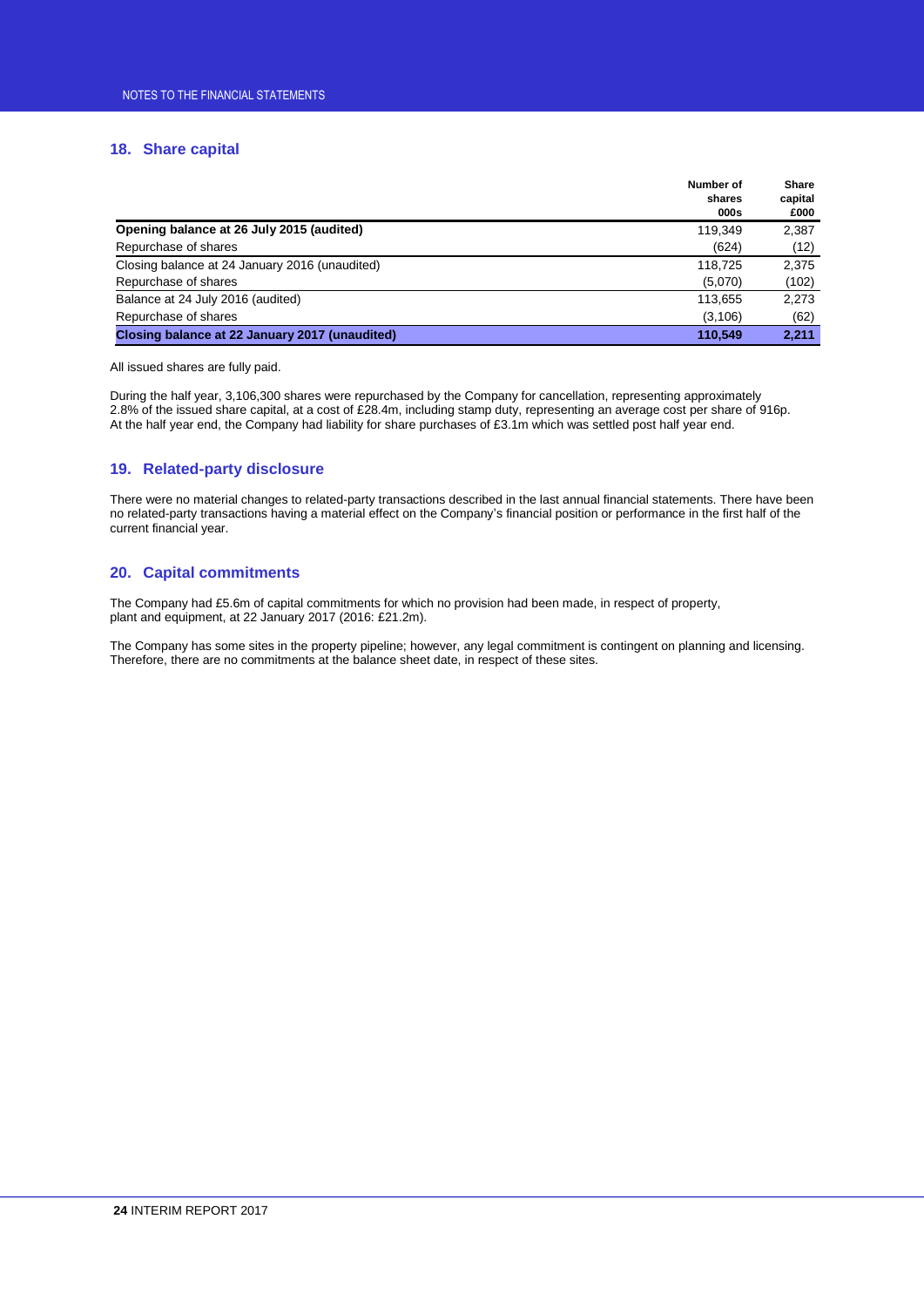## STATEMENT OF DIRECTORS' RESPONSIBILITIES

The directors confirm that this condensed interim financial information has been prepared in accordance with IAS 34, as adopted by the European Union, and that the interim management report includes a fair review of the information required by DTR 4.2.7 and DTR 4.2.8, namely:

- an indication of important events which have occurred during the first 26 weeks and their impact on the condensed set of financial statements, plus a description of the changes in principal risks and uncertainties for the remaining 26 weeks of the financial year.
- material related-party transactions in the first 26 weeks and any material changes in the related-party transactions described in the last annual report.

The directors of J D Wetherspoon plc are listed in the J D Wetherspoon annual report for 24 July 2016. A list of current directors is maintained on the J D Wetherspoon plc website: jdwetherspoon.com

By order of the board

**John Hutson Ben Whitley**<br> **Director**<br> **Director** Director Director 9 March 2017 9 March 2017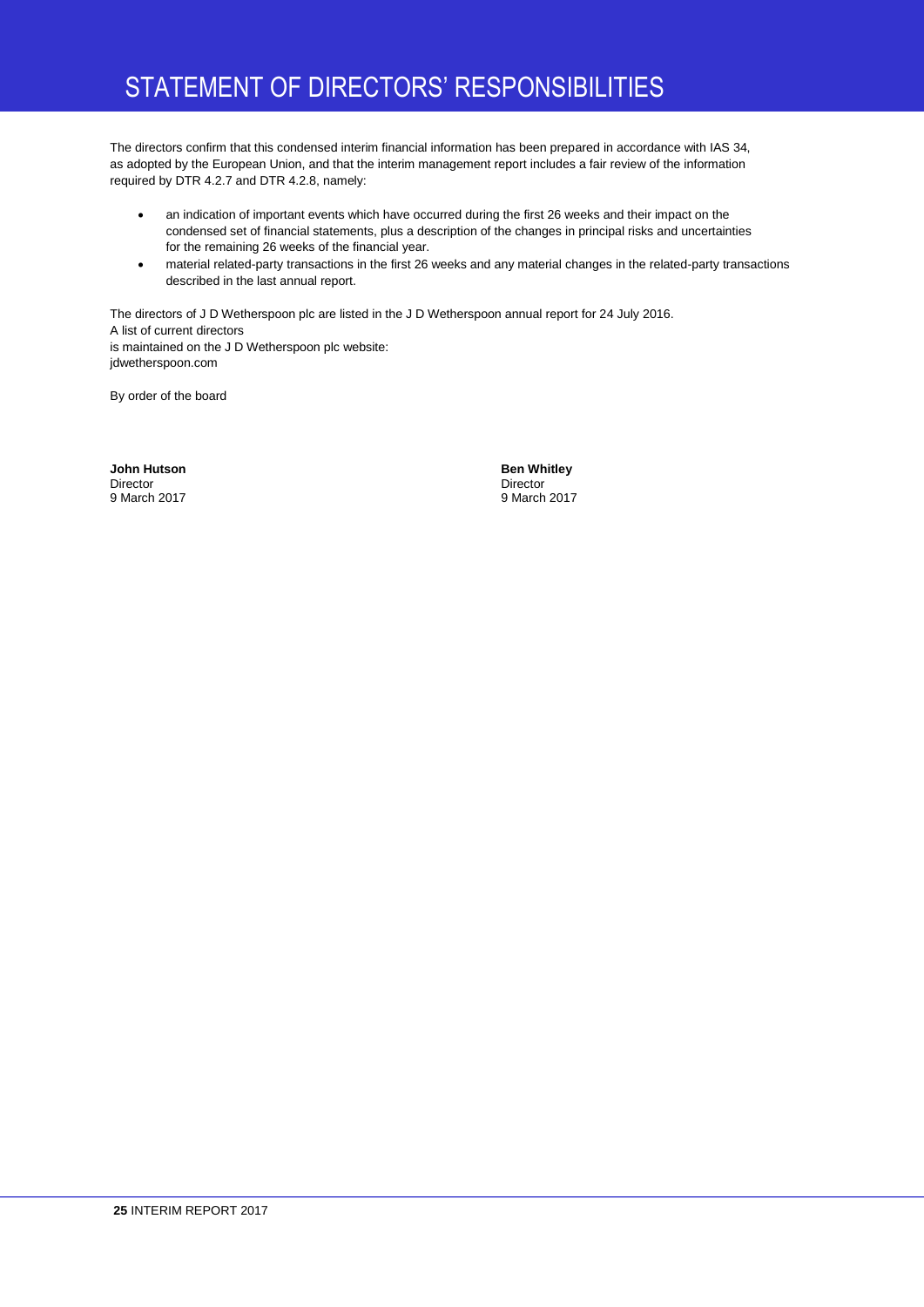## **Report on the interim financial statements**

## **Our conclusion**

We have reviewed J D Wetherspoon plc's interim<br>financial statements (the "interim financial financial statements (the "interim financial statements") in the Interim Report 2017 of J D Wetherspoon plc for the 26 week period ended 22 January 2017. Based on our review, nothing has come to our attention that causes us to believe that the interim financial statements are not prepared, in all material respects, in accordance with International Accounting Standard 34, 'Interim Financial Reporting', as adopted by the European Union and the Disclosure Rules and Transparency Rules of the United Kingdom's Financial Conduct Authority.

## **What we have reviewed**

The interim financial statements comprise:

- the balance sheet as at 22 January 2017;
- the income statement and statement of comprehensive income for the period then ended;
- the cash flow statement for the period then ended;
- the statement of changes in shareholders' equity for the period then ended; and
- the explanatory notes to the interim financial statements.

The interim financial statements included in the Interim Report 2017 have been prepared in accordance with International Accounting Standard 34, 'Interim Financial Reporting', as adopted by the European Union and the Disclosure Rules and Transparency Rules of the United Kingdom's Financial Conduct Authority.

As disclosed in note 2 to the interim financial statements, the financial reporting framework that has been applied in the preparation of the full annual financial statements of the Company is applicable law and International Financial Reporting Standards (IFRSs) as adopted by the European Union.

## **Responsibilities for the interim financial statements and the review**

**Our responsibilities and those of the directors** The Interim Report 2017, including the interim financial statements, is the responsibility of, and has been approved by, the directors. The directors are responsible for preparing the interim report 2017 in accordance with the Disclosure Rules and Transparency Rules of the United Kingdom's Financial Conduct Authority.

Our responsibility is to express a conclusion on the interim financial statements in the Interim Report 2017 based on our review.

This report, including the conclusion, has been prepared for and only for the company for the purpose of complying with the Disclosure Rules and Transparency Rules of the United Kingdom's Financial Conduct Authority and for no other purpose. We do not, in giving this conclusion, accept or assume responsibility for any other purpose or to any other person to whom this report is shown or into whose hands it may come save where expressly agreed by our prior consent in writing.

## **What a review of interim financial statements involves**

We conducted our review in accordance with International Standard on Review Engagements (UK and Ireland) 2410, 'Review of Interim Financial Information Performed by the Independent Auditor of the Entity' issued by the Auditing Practices Board for use in the United Kingdom. A review of interim financial information consists of making enquiries, primarily of persons responsible for financial and accounting matters, and applying analytical and other review procedures.

A review is substantially less in scope than an audit conducted in accordance with International Standards on Auditing (UK and Ireland) and, consequently, does not enable us to obtain assurance that we would become aware of all significant matters that might be identified in an audit. Accordingly, we do not express an audit opinion.

We have read the other information contained in the Interim Report 2017 and considered whether it contains any apparent misstatements or material inconsistencies with the information in the interim financial statements.

PricewaterhouseCoopers LLP Chartered Accountants 9 March 2017 London

Notes:

- (a) The maintenance and integrity of the J D Wetherspoon plc website is the responsibility of the directors; the work carried out by the auditors does not involve consideration of these matters and, accordingly, the auditors accept no responsibility for any changes that may have occurred to the interim financial statements since they were initially presented on the website.
- (b) Legislation in the United Kingdom governing the preparation and dissemination of financial statements may differ from legislation in other jurisdictions.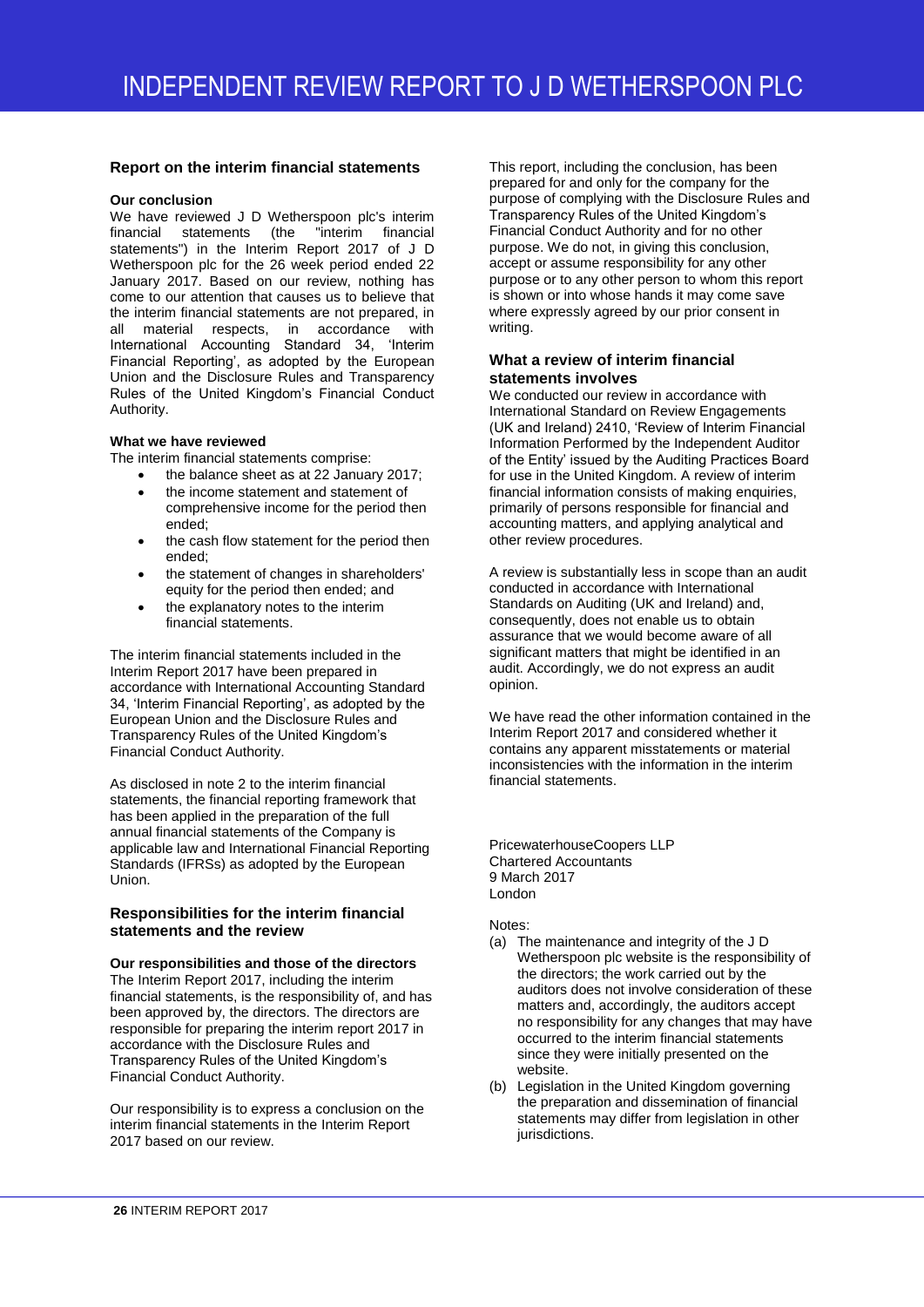## PUBS OPENED SINCE 25 JULY 2016

| <b>Name</b>                             | <b>Address</b>                   | Town       | <b>Postcode Country</b> |    |
|-----------------------------------------|----------------------------------|------------|-------------------------|----|
| The Iron Duke                           | Town Hall Buildings, Fore Street | Wellington | <b>TA21 8LS</b>         | UK |
| The Caley Picture House 31 Lothian Road |                                  | Edinburgh  | EH <sub>1</sub> 2DJ     | UK |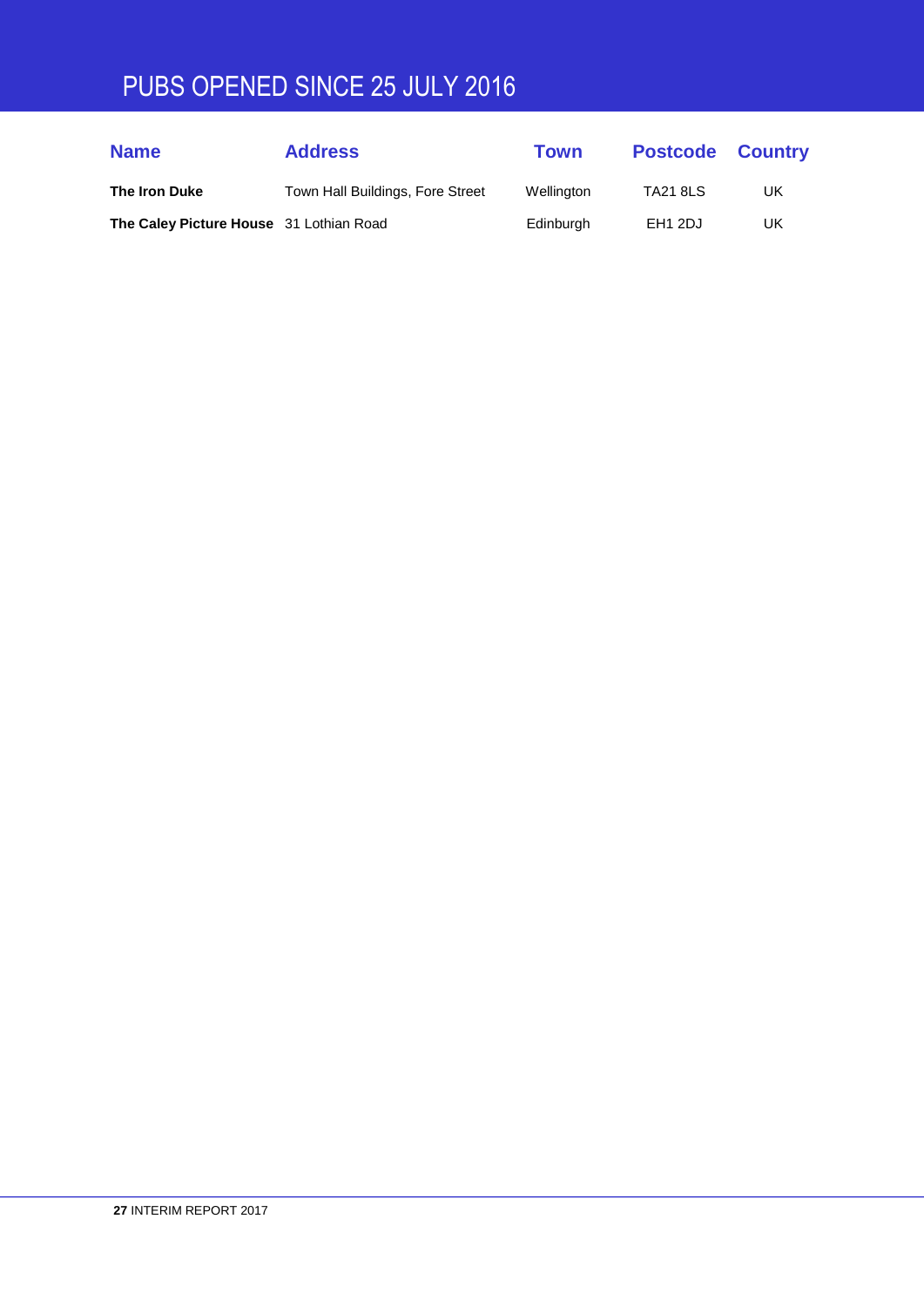## PUBS CLOSED SINCE 25 JULY 2016

| <b>Name</b>                                | <b>Address</b>                  | <b>Town</b>        | <b>Postcode</b> | <b>Country</b> |
|--------------------------------------------|---------------------------------|--------------------|-----------------|----------------|
| <b>The Secklow Hundred</b>                 | 316 Midsummer Boulevard         | Milton Keynes      | MK9 2EA         | <b>UK</b>      |
| <b>The Glass Works</b>                     | The N1 Centre, Parkfield Street | Islington          | <b>N1 0PS</b>   | <b>UK</b>      |
| <b>The Regent</b>                          | 19 Church Street                | Walton-on-Thames   | <b>KT12 2QP</b> | UK             |
| The Monks' Retreat                         | 163 Friar Street                | Reading            | RG1 1HE         | <b>UK</b>      |
| The London Inn                             | 15-16 Strand                    | Torquay            | TQ1 2AA         | <b>UK</b>      |
| The William Jolle                          | 53 The Broadway                 | Northwood Hills    | HA6 1NZ         | <b>UK</b>      |
| <b>The Kings Hall</b>                      | 11-13 Station Road              | Cheadle Hulme      | SK8 5AF         | UK             |
| The Sir Timothy Shelley 47-49 Chapel Road  |                                 | Worthing           | <b>BN11 1EG</b> | <b>UK</b>      |
| <b>The Old Courthouse</b>                  | Castlerock Road                 | Coleraine          | <b>BT51 3HP</b> | <b>UK</b>      |
| <b>The Leaping Salmon</b>                  | Golden Square, Bank Hill        | Berwick-upon-Tweed | <b>TD15 1BG</b> | UK             |
| <b>The Almond Bank</b>                     | 31-32 Almondvale Road           | Livingston         | <b>EH54 6HP</b> | <b>UK</b>      |
| <b>The Spinning Mill</b>                   | 17-21 Broughshane Street        | Ballymena          | <b>BT43 6EB</b> | UK             |
| The William Wilberforce Trinity House Lane |                                 | Kingston Upon Hull | <b>HU1 2JD</b>  | UK             |
| <b>The Gatehouse</b>                       | 1 Bird Street                   | Lichfield          | <b>WS13 6PW</b> | UK             |
| <b>The Capitol</b>                         | 7-9 Seagate                     | Dundee             | DD1 2EG         | UK             |
| <b>The Thomas Mildmay</b>                  | 7 Grays Brewery Yard            | Chelmsford         | CM2 6QR         | UK             |
| The Fleur-de-Lis                           | 63-67 Broad Street              | Banbury            | OX16 5BL        | <b>UK</b>      |
| The Merton Inn                             | 42 Merton Road                  | <b>Bootle</b>      | L20 3BW         | UK             |
| <b>The Milson Rhodes</b>                   | Unit 1D, School Lane            | Didsbury           | M20 6RD         | <b>UK</b>      |
| <b>The Cribbar</b>                         | 11-19 Gover Lane                | Newquay            | TR7 1ER         | <b>UK</b>      |
| The Ice Barque                             | Fredrick Ward Way               | Grimsby            | <b>DN31 1XZ</b> | <b>UK</b>      |
| The Linen Hall                             | <b>Townhall Street</b>          | Enniskillen        | <b>BT747BD</b>  | <b>UK</b>      |